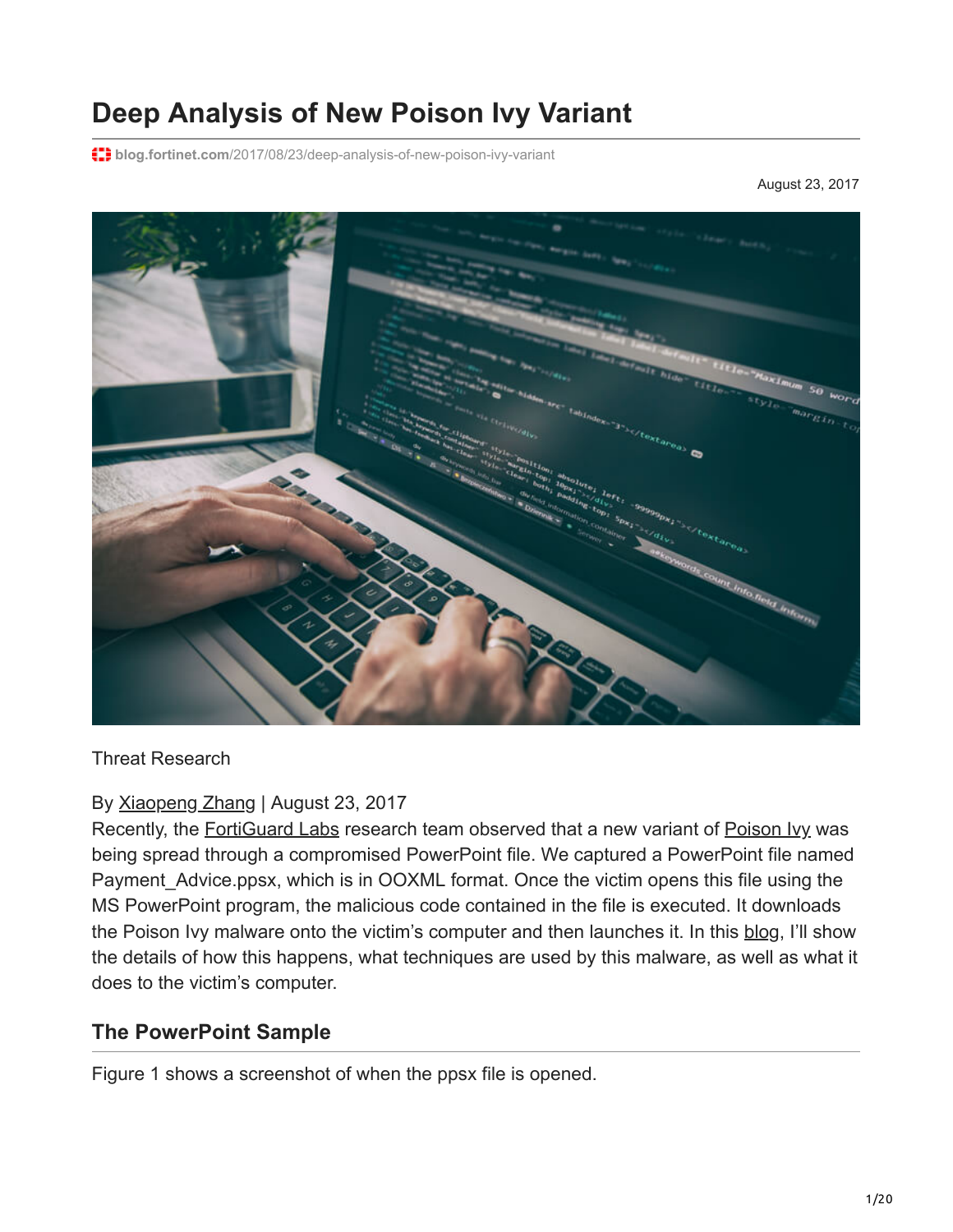# Please **Enable** Your Adobe Flash Player Settings...

ř,



*Figure 1. Open Payment\_Advice.ppsx*

As you can see, the ppsx file is played automatically. The "ppsx" extension stands for "PowerPoint Show," which opens the file in presentation mode. This allows the malicious code to be executed automatically. The warning message box alerts the user that it might run an unsafe external program. Usually, the implied content of the document beguiles the user into pressing the Enable button.

Let's take a look at the malicious code embedded inside this PowerPoint file.

OOXML file is a zip format file. By decompressing this file we can see the file/folder structure, shown below.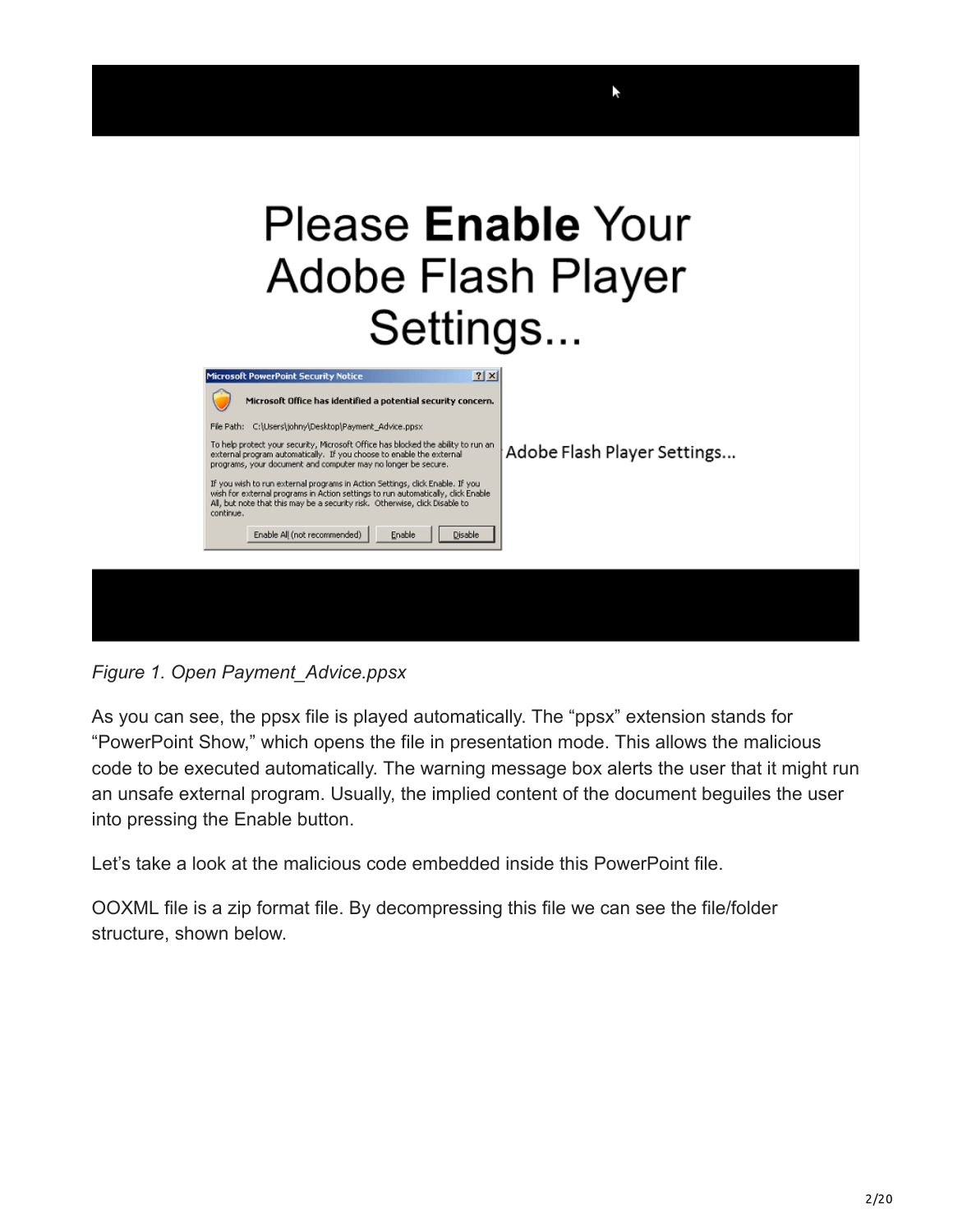| Name                    | Ext  | <b>Size</b> | Modified                     |
|-------------------------|------|-------------|------------------------------|
| Payment_Advice          |      |             | 87,865 8/17/2017 10:35:05 PM |
| $\Rightarrow$ ppt       |      |             | 76,123 8/17/2017 10:35:05 PM |
| theme                   |      |             | 6,805 8/17/2017 10:35:05 PM  |
| slides                  |      |             | 3,738 8/17/2017 10:35:05 PM  |
| $\rightarrow$ rels      |      |             | 967 8/17/2017 10:35:05 PM    |
| slide1.xml.rels         | rels |             | 967 1/1/1980 12:00:00 AM     |
| $-$ slide1.xml          | xml  |             | 2,771 1/1/1980 12:00:00 AM   |
| slideMasters            |      |             | 14,905 8/17/2017 10:35:05 PM |
| slideLayouts            |      |             | 44,550 8/17/2017 10:35:05 PM |
| $\blacksquare$ rels     |      |             | 976 8/17/2017 10:35:05 PM    |
| - viewProps.xml         | xml  |             | 771 1/1/1980 12:00:00 AM     |
| - tableStyles.xml       | xml  |             | 182 1/1/1980 12:00:00 AM     |
| presProps.xml           | xml  |             | 816 1/1/1980 12:00:00 AM     |
| presentation.xml        | xml  |             | 3,380 1/1/1980 12:00:00 AM   |
| and docProps            |      |             | 7,865 8/17/2017 10:35:05 PM  |
| — rels                  |      |             | 738 8/17/2017 10:35:05 PM    |
| i ■ [Content_Types].xml | xml  |             | 3,139 1/1/1980 12:00:00 AM   |

*Figure 2. PPSX file structure*

.

Going into its .\ppt\slides\ subfolder, slide1.xml is the slide automatically shown in Figure 1. The file ".\\_rels\slide1.xml.rels" is the relationship file where the resources used in slide1.xml are defined. In slide1.xml, I found the xml code:



This means that when the user's mouse hovers over this element, something named "rId2" in slide1.xml.rels file is executed.

Figure 3 shows the relationship between them.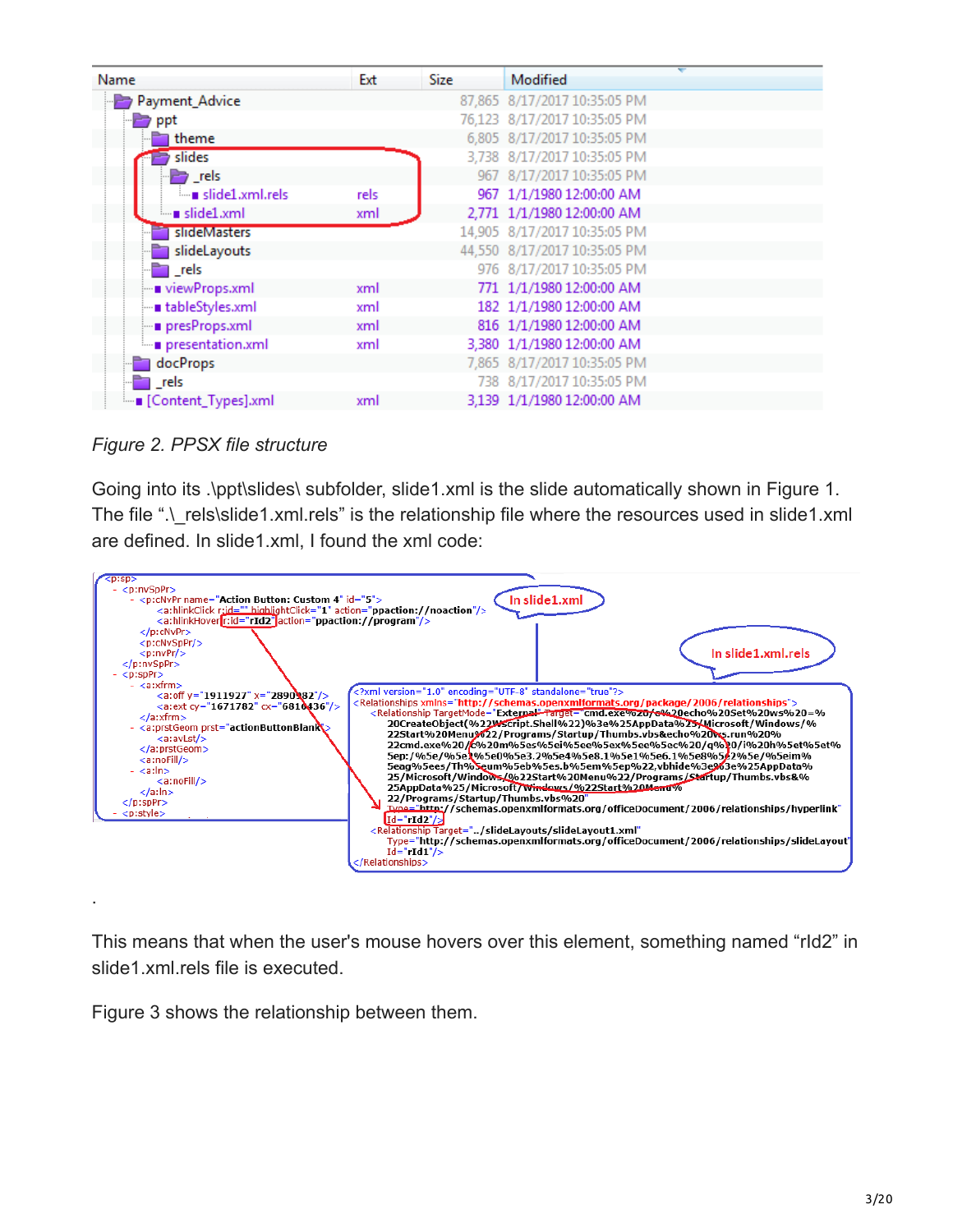

*Figure 3. The code defined in "rId2"*

# **Being Added into the Startup Group**

The code defined in "rId2" uses an echo command of cmd.exe to output vbs codes into the Thumbs.vbs file in the "Startup" folder of the Start menu. This allows the Thumbs.vbs file to be executed when the victim's system starts. We'll take a look at the content of this Thumb.vbs file below.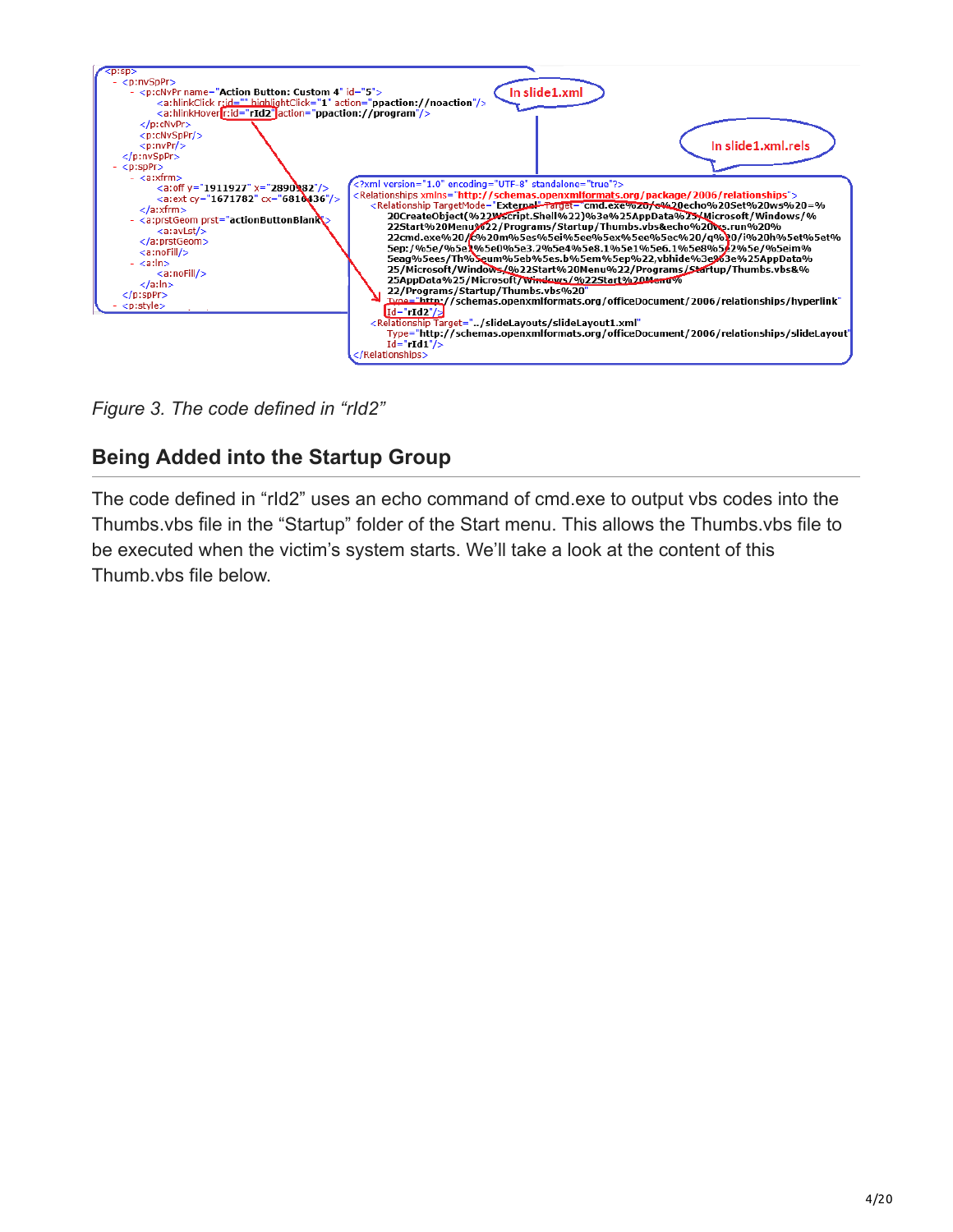

*Figure 4. Thumb.vbs in the Startup folder and its content*

# **The Downloaded File**

Thumbs.vbs downloads a file from hxxp://203.248.116.182/images/Thumbs.bmp and runs it using msiexec.exe. As you may know, msiexec.exe is the Microsoft Windows Installer program, which is the default handler of .MSI files. Msiexec.exe can be used to install/uninstall/update software on Windows. The MSI file is an Installer Package. It contains a PE file (in a stream) that is executed when it's loaded by msiexec.exe. This PE file could be replaced with malware to bypass any AV software detection. We have also observed that more and more malware authors have started using this method to run their malware. The MSI file is in the Microsoft OLE Compound File format. In Figure 5 we can see the downloaded Thumbs.bmp file content in the DocFile Viewer.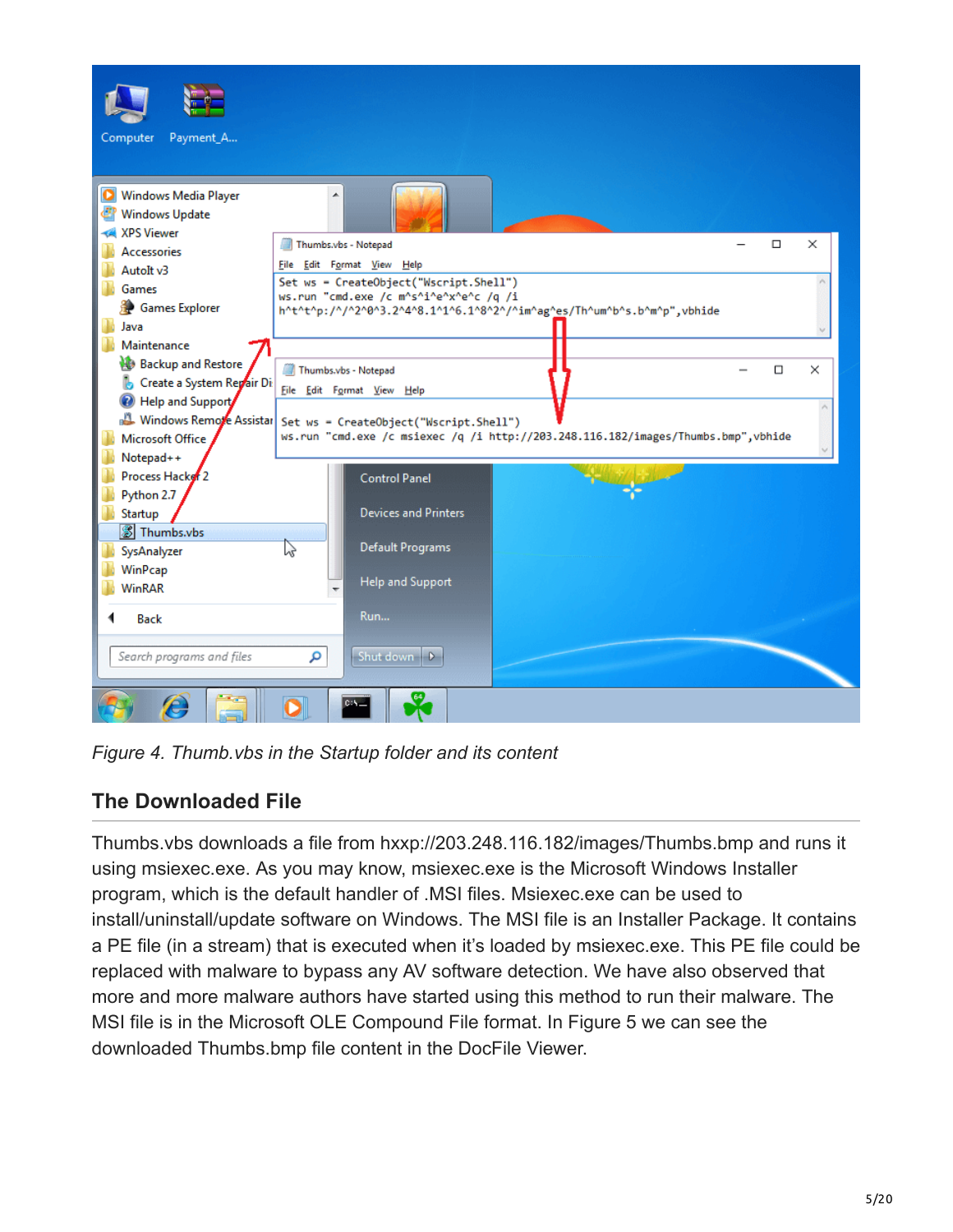

*Figure 5. The downloaded Thumb.bmp in DocFile viewer*

Next, I'm going to extract this PE file from the stream into a file (exported thumbs). By checking with a PE analysis tool, we can see that it's a 64-bit .Net program. This means that this malware only afftects 64bit Windows.

#### **Analyzing the .Net code and Running It**

After putting this extracted file into dnSpy to be analyzed, we can see the entry function *Main()*, as shown in Figure 6.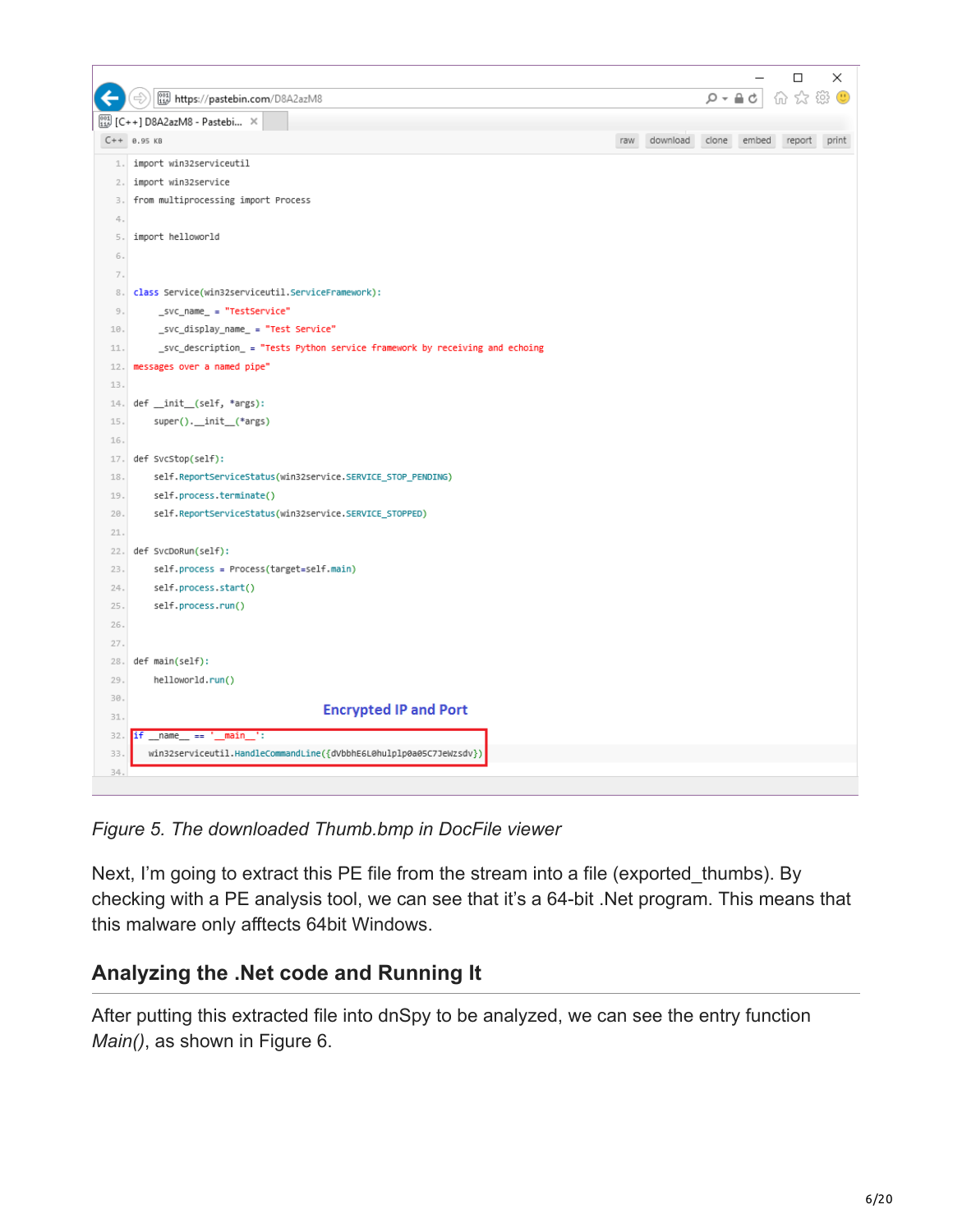

*Figure 6. Main function*

It then calls the *rGHDcvkN.Exec()* function in Main(), which contains a huge array. Actually, the data in the array is the code that is executed as a thread function by a newly-created thread.

Figure 7 clearly shows how the code in the array is executed.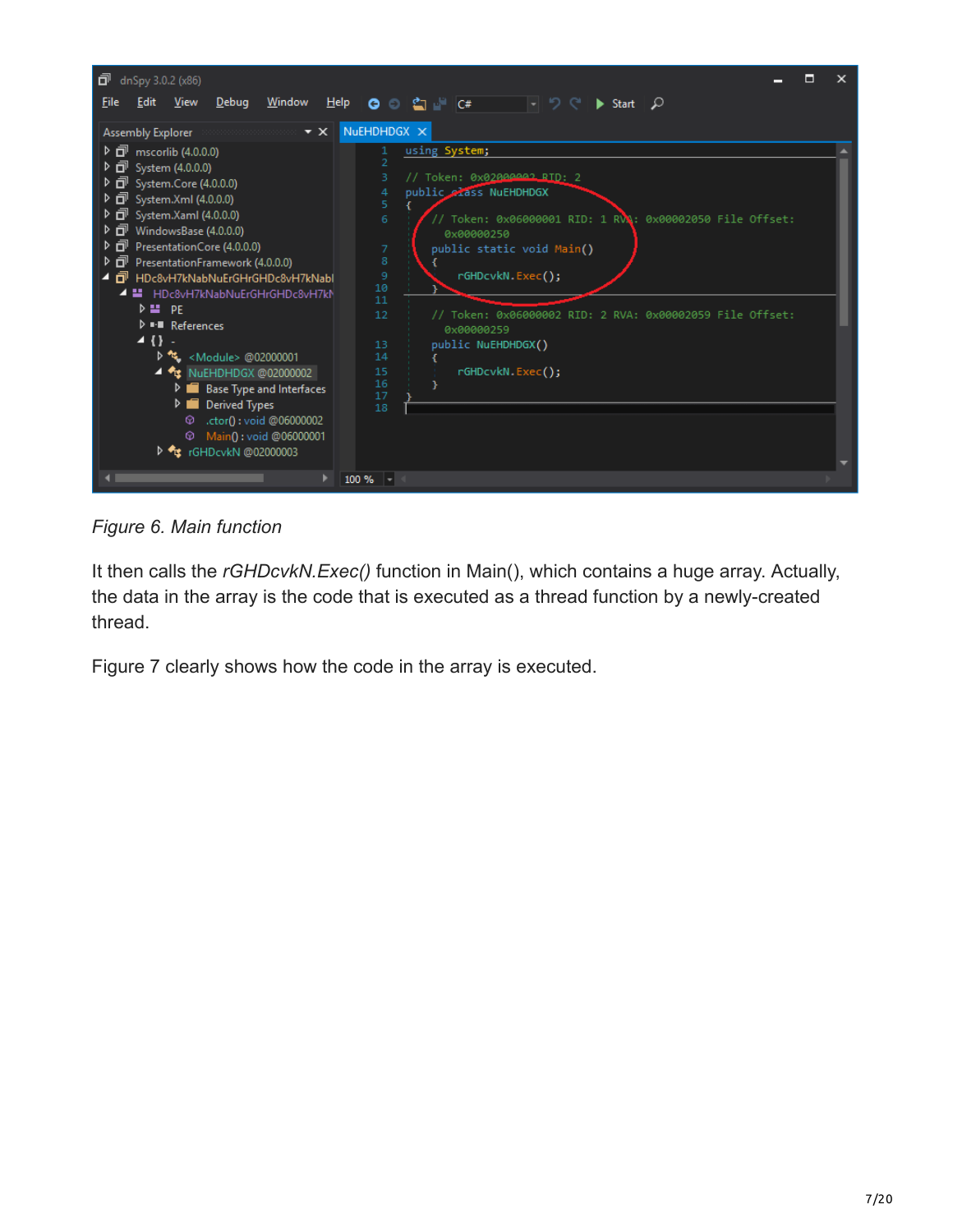

*Figure 7. .Net program runs a thread to execute the code in a huge array*

If the code is run on a 64-bit platform, IntPtr.Size is 8. So the huge array is passed to array3. It then allocates memory buffer by calling *rGHDcvkN.VirtualAlloc()* and copies the code from array3 into the new memory by calling *Marshal.Copy()*. It eventually calls *rGHDcvkN.CreateThread()* to run the code up.

I started the .Net program in the debugger, and set a breakpoint on CreateThread API to see what the array code would do when it's hit. Per my analysis of the array code, it is a kind of loader. Its main purpose is to dynamically load the main part of the malware code from the memory space into a newly-allocated memory buffer. It then repairs any relocation issues according to the new base address and repairs APIs' offset for the main part code. Finally, the main code's entry function is called.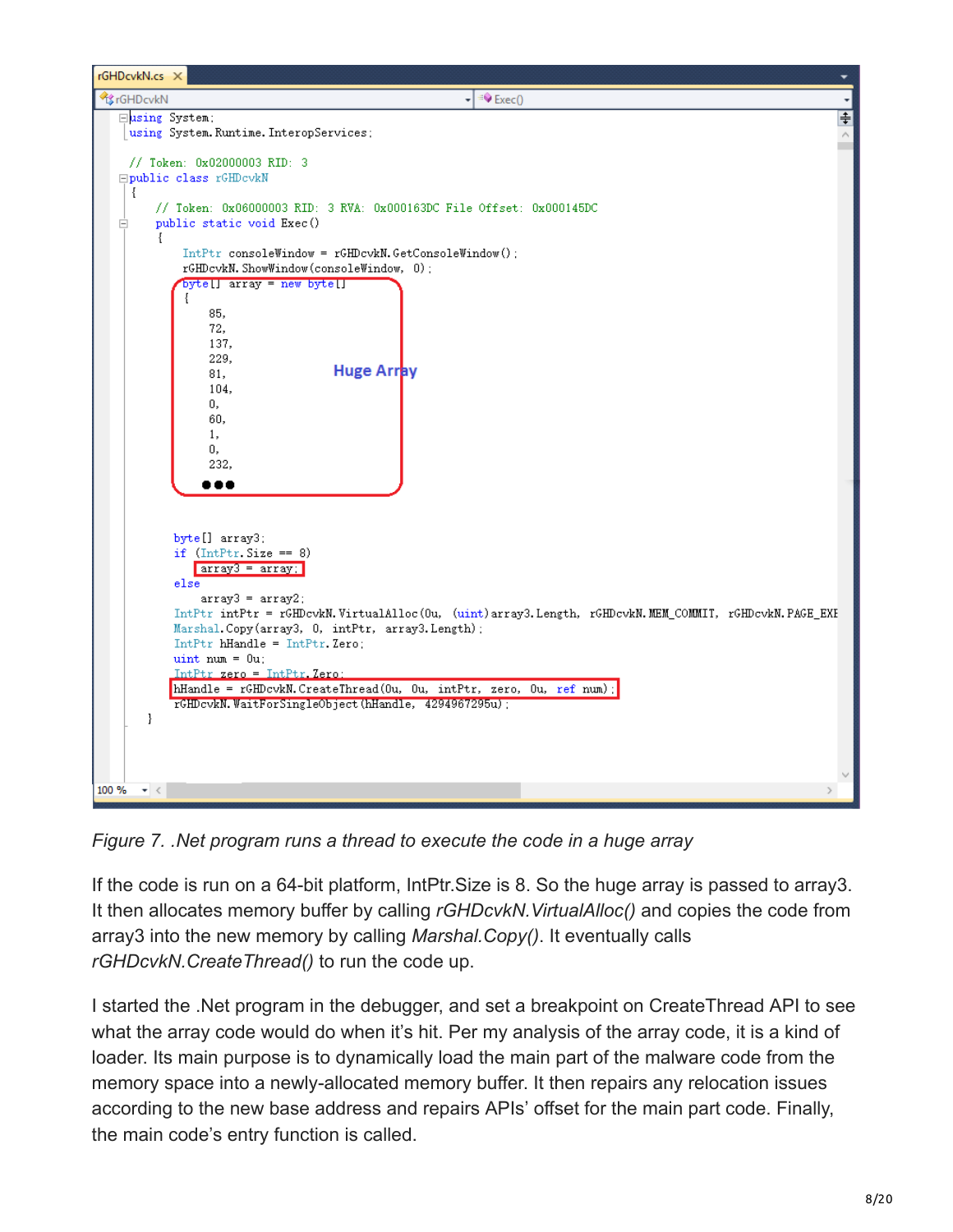$\cdots$ 

1. All APIs are hidden. They are restored when being called. The snippet below is the hidden CreateRemoteThread call.

```
sub_1B0E6122 proc near
  mov rax, 0FFFFFFFF88E23B10h
  neg rax
  jmp rax ;; CreateRemoteThread
sub_1B0E6122 endp
```
1. All strings are encrypted. They are decrypted before using. For example, this is the encrypted "ntdll" string.

unk\_1AFD538C db 54h, 0B2h, 9Bh, 0F1h, 47h, 0Ch ; ==> "ntdll"

1. It runs a thread (I named it ThreadFun6) to check if the API has been set as a breakpoint. If yes, it calls TerminateProcess in another thread to exit the process immediately. The thread function checks all APIs in the following modules: "ntdll", "kernel32", "kernelbase" and "user32". In Figure 8, you can see how this works:

| mov               | $[rsp-8+arg 8]$ , rbx                                                      |
|-------------------|----------------------------------------------------------------------------|
| push              | rbp                                                                        |
| mov               | rbp, rsp                                                                   |
| sub               | rsp, 50h                                                                   |
| lea               | $rdx$ , unk 1AFD538C ; ==> "ntdll"                                         |
| lea               | rcx, [rbp+var_20]                                                          |
| mov               | r8d, 724D023Ah                                                             |
| call              | Decrypt_String fun                                                         |
| mov               | rcx, rax                                                                   |
| call              | sub_1AFD1000                                                               |
| nov               | rcx, rax                                                                   |
| ca11              | cs:call GetModuleHandleA ; GetModuleHandleA                                |
| lea               | r8, ThreadFun6 ;; To check if the exported API of ntdll is set breakpoint. |
| xor               | edx, edx                                                                   |
| nov               | r9, rax                                                                    |
| lea               | rax, [rbj+arq 0]                                                           |
| xor               | ecx, ecx                                                                   |
| MOV               | [rsp+50h+var_28], rax                                                      |
| and               | [rsp+50h+var 30], 0                                                        |
| call              | cs:call CreateThread ; ;;;ThreadFun6                                       |
| mov               | rcx /rax                                                                   |
| call              | cs: all CloseHandle ; CloseHandle                                          |
| lea               |                                                                            |
|                   | rcg, [rbp+var_20]                                                          |
| test              | eax, eax                                                                   |
|                   |                                                                            |
|                   |                                                                            |
|                   |                                                                            |
| <b>ThreadFun6</b> | ; DATA XREF: sub 1AFD2264+34To<br>proc near                                |
|                   | ; sub 1AFD2264+A3To                                                        |
|                   |                                                                            |
| var 28            | - dword ptr -28h                                                           |
| var 20            | $=$ quord ptr $-20h$                                                       |
| arq 0             | $=$ byte ptr $8$                                                           |
|                   |                                                                            |
|                   | r11, rsp<br>nov                                                            |
|                   | $[r11+10h]$ , rbx<br>nov                                                   |
|                   | $[r11+18h]$ , rbp<br>nov                                                   |
|                   | rsi<br>push                                                                |
|                   | rdi<br>push                                                                |
|                   | r12<br>push                                                                |
|                   | rsp, 30h<br>sub                                                            |
|                   | rbx, rcx<br>nov                                                            |
|                   | test<br>; ;;;;; module base address<br>rcx, rcx                            |
|                   | short loc_1AFD2452<br>jnz                                                  |
|                   | $rbx$ , $[r11*10h]$<br>nov                                                 |
|                   | nov                                                                        |
|                   | $rbp, [r11+18h]$                                                           |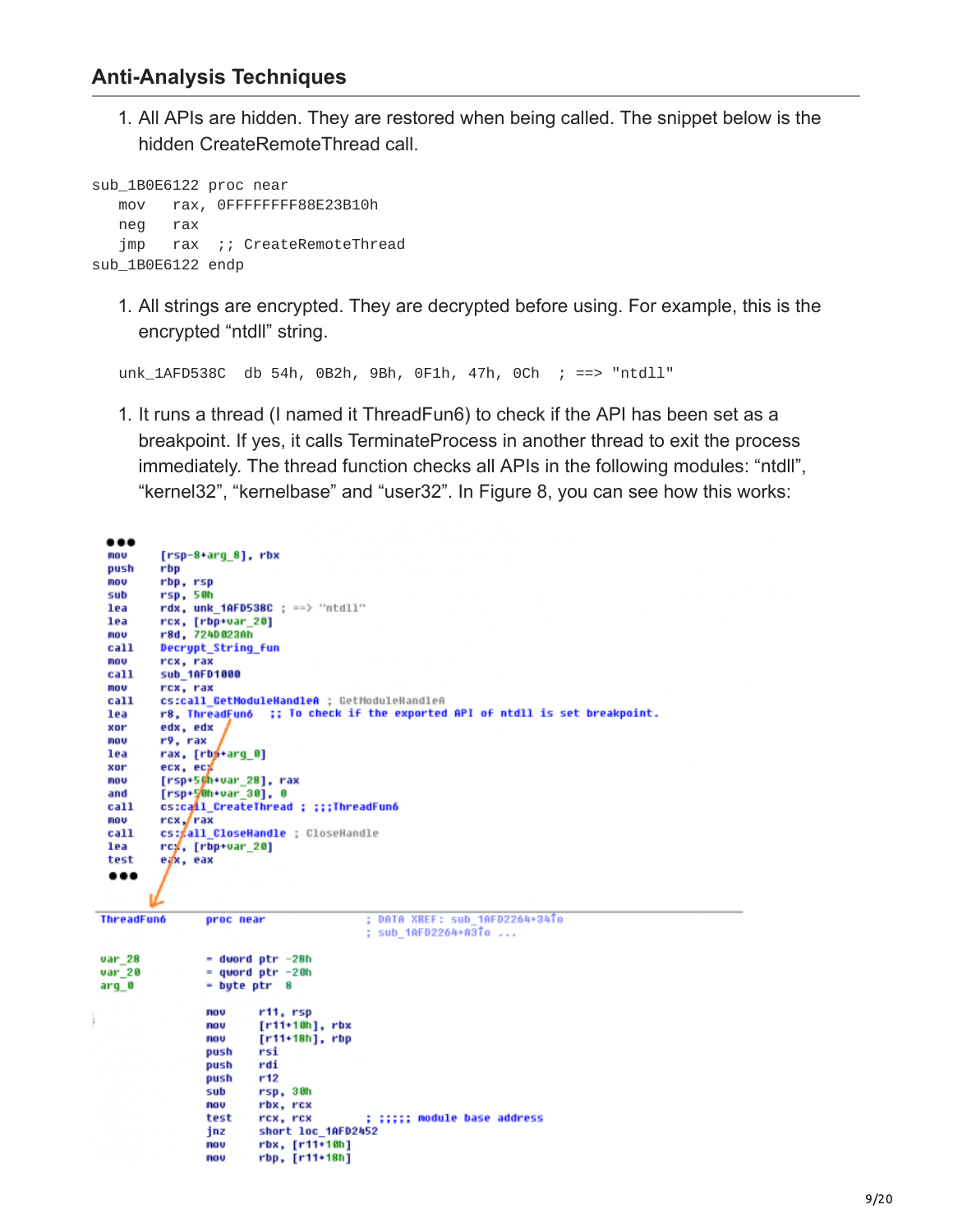|                   | xor    | eax, eax                                                                           |
|-------------------|--------|------------------------------------------------------------------------------------|
|                   | add    | rsp, 30h                                                                           |
|                   | pop    | r12                                                                                |
|                   | pop    | rdi                                                                                |
|                   | pop    | rsi                                                                                |
|                   | retn   |                                                                                    |
|                   |        |                                                                                    |
| loc 1AFD2452:     |        | ; CODE XREF: ThreadFun6+19Tj                                                       |
|                   | novsxd | rax, dword ptr [rcx+3Ch]                                                           |
|                   | xor    | edi, edi                                                                           |
|                   | nov    | ebp, [rax+rcx+88h]                                                                 |
|                   | nov    | r12d, [rbp+rcx+1Ch]                                                                |
|                   | add    | r12, rcx                                                                           |
|                   | xor    | esi, esi                                                                           |
| loc_1AFD2469:     |        | ; CODE XREF: ThreadFun6+A51j                                                       |
|                   | xor    | ecx, ecx                                                                           |
|                   | cmp    | [rbp+rbx+14h], ecx                                                                 |
|                   | ile    | short loc_1AFD248C                                                                 |
|                   | MOV    | r8d, [rbp+rbx+14h]                                                                 |
|                   | mov    | rdx, r12                                                                           |
| loc 1AFD2479:     |        | ; CODE XREF: ThreadFun6+661j                                                       |
|                   | MOV    | eax, [rdx]                                                                         |
|                   | cmp    | byte ptr [rax+rbx], BCCh ;OCCH is binary of instruction int3. ie. soft breakpoint. |
|                   | inz    | short loc_1AFD2483                                                                 |
|                   | inc    | ecx                                                                                |
| loc 1AFD2483:     |        | ; CODE XREF: ThreadFun6+5BTj                                                       |
|                   | add    | rdx, 4                                                                             |
|                   | dec    | r8                                                                                 |
|                   | jnz    | short loc 1AFD2479 ; ;;go through all export APIs in this module.                  |
| loc 1AFD248C:     |        | ; CODE XREF: ThreadFun6+4BTj                                                       |
|                   | test   | esi, esi                                                                           |
|                   | jnz    | short loc_1AFD2497                                                                 |
|                   | mov    | edi, ecx                                                                           |
|                   | MOV    | esi, 1                                                                             |
| loc_1AFD2497:     |        | ; CODE XREF: ThreadFun6+6ATj                                                       |
|                   | cmp    | edi, ecx                                                                           |
|                   | 1z     | short loc 1AFD24BE                                                                 |
|                   | mov    | r8, cs:call_RtlExitUserProcess;Exit process when soft breakpoint detected on APIs. |
|                   | lea    | rax, [rsp+48h+arq_0]                                                               |
|                   | xor    | r9d, r9d                                                                           |
|                   | mov    | [rsp+48h+var_20], rax                                                              |
|                   | and    | [rsp+48h+var_28], 0                                                                |
|                   | xor    | edx, edx                                                                           |
|                   | xor    | : ::exit if error<br>ecx, ecx                                                      |
|                   | call   | cs:call CreateThread ; CreateThread                                                |
|                   |        |                                                                                    |
| loc 1AFD24BE:     |        | ; CODE XREF: ThreadFun6+75îj                                                       |
|                   | MOV    | ecx, 3E8h                                                                          |
|                   | call   | cs:call_Sleep<br>; Sleep                                                           |
|                   | jmp    | short loc_1AFD2469                                                                 |
| <b>ThreadFun6</b> | endp   |                                                                                    |

*Figure 8. Checking for breakpoints on exported APIs in "ntdll"*

1. It runs a thread to check if any analysis tools are running. It does this by creating specially named pipes that are created by some analysis tools. For example, "\\.\Regmon" for registry monitor tool RegMon; "\\.\FileMon" for local file monitor tool FileMon; "\\.\NTICE" for SoftIce, so on.

If one of the named pipes cannot be created, it means one of the analysis tools is running. It then exits process soon thereafter.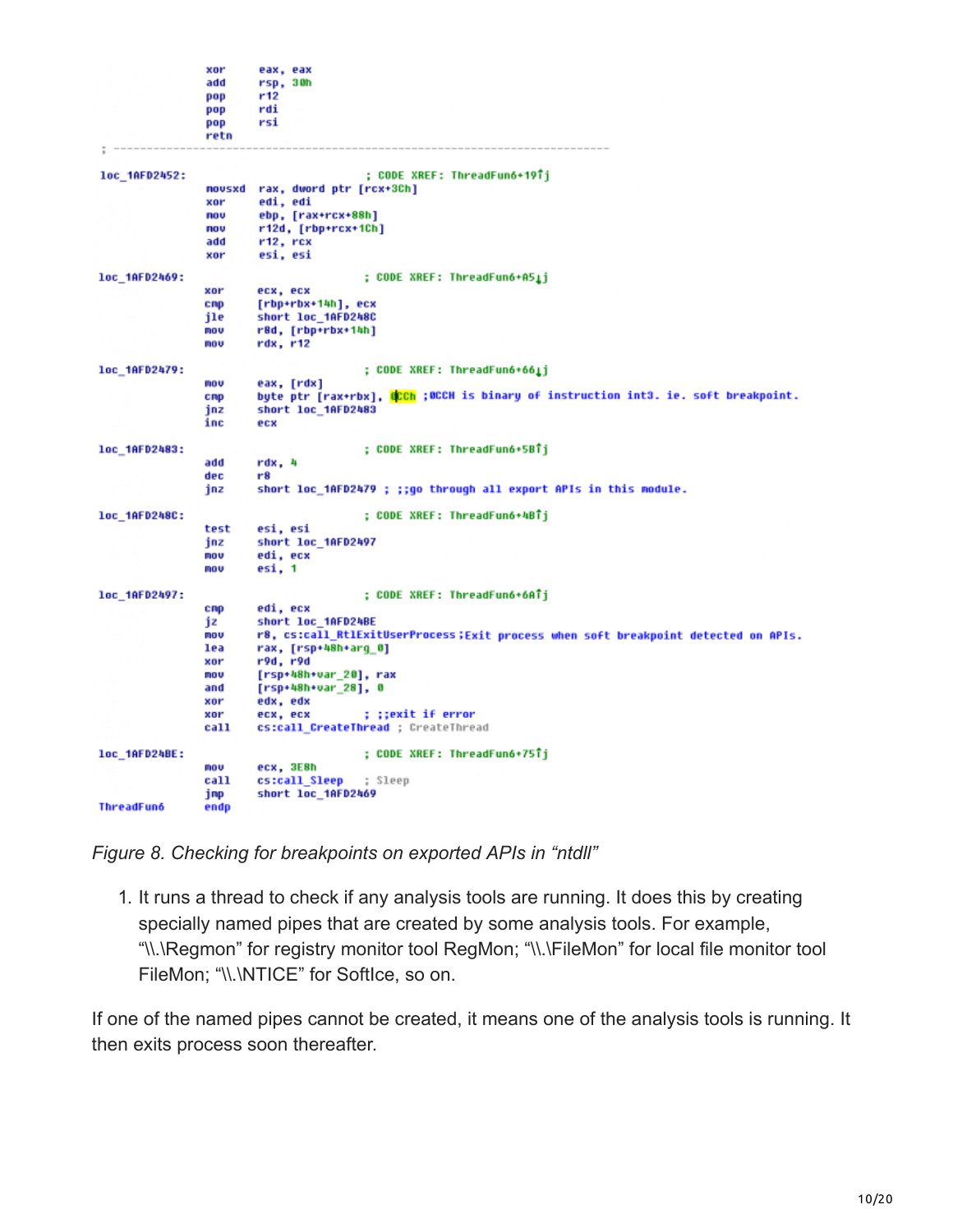1. It then goes through all the running program windows to check if any windows class name contains a special string to determine if an analysis tool is running. For example, "WinDbgFrameClass" is Windbg main window's class name. This check runs in a thread as well (I named it as Threadfun3). Below, Figure 9 shows how this thread function works.

| <b>ThreadFun3</b>                  | <b>Droc</b> near<br>sub                                         | : DATA XREF: main+1E5To<br>rsp, 28h                                                                                                                                                                                                                                                                        |
|------------------------------------|-----------------------------------------------------------------|------------------------------------------------------------------------------------------------------------------------------------------------------------------------------------------------------------------------------------------------------------------------------------------------------------|
| loc 1AFD223C:<br><b>ThreadFun3</b> | call<br>lea<br>mov<br>mov<br>call<br>mov<br>call<br>imp<br>endp | ; CODE XREF: ThreadFun3+281j<br>cs:call GetForegroundWindow ; GetForegroundWindow<br>rdx, sub 1AFD2064 ; ;;;;Function to check windows class name. For exmaple windbq<br>r8. rax<br>rcx, rax<br>cs:call EnumChildWindows : EnumChildWindows<br>ecx, 3E8h<br>cs:call Sleep<br>: Sleep<br>short loc 1AFD223C |

*Figure 9. Check Windows' Class Name*

- 1. By checking to see if the "Wireshark-is-running-{…}" named mutex object exists (by calling OpenMutex), it could implement anti-WireShark.
- 2. By calling the API "IsDebuggerPresent", it can check to see ] if this process is running in a debugger (returns with 1). It's a kind of anti-debugging check. It also checks how much time is spent by calling IsDebuggerPresent. If the time is more than 1000ms, it means that the process runs in a debugger or VM, and it then exits the process.

These are all the ways that this malware performs anti-analysis. Most of these checks run in their own threads, and are called every second. It then exits the process if any check is matched.

To continue the analysis of this malware, we have to first skip these checks. We can dynamically modify its code to do so. For example, changing "IsDebuggerPresent"'s return value as 0 allows us to bypass the running-in-debugger detection.

# **Generating A Magic String from a Decrypted String**

By decrypting three strings and putting them together, we get the magic string "Poison Ivy C++", which will be saved in a global variable qword\_1B0E4A10. From the code snippet below you can see how it makes this string.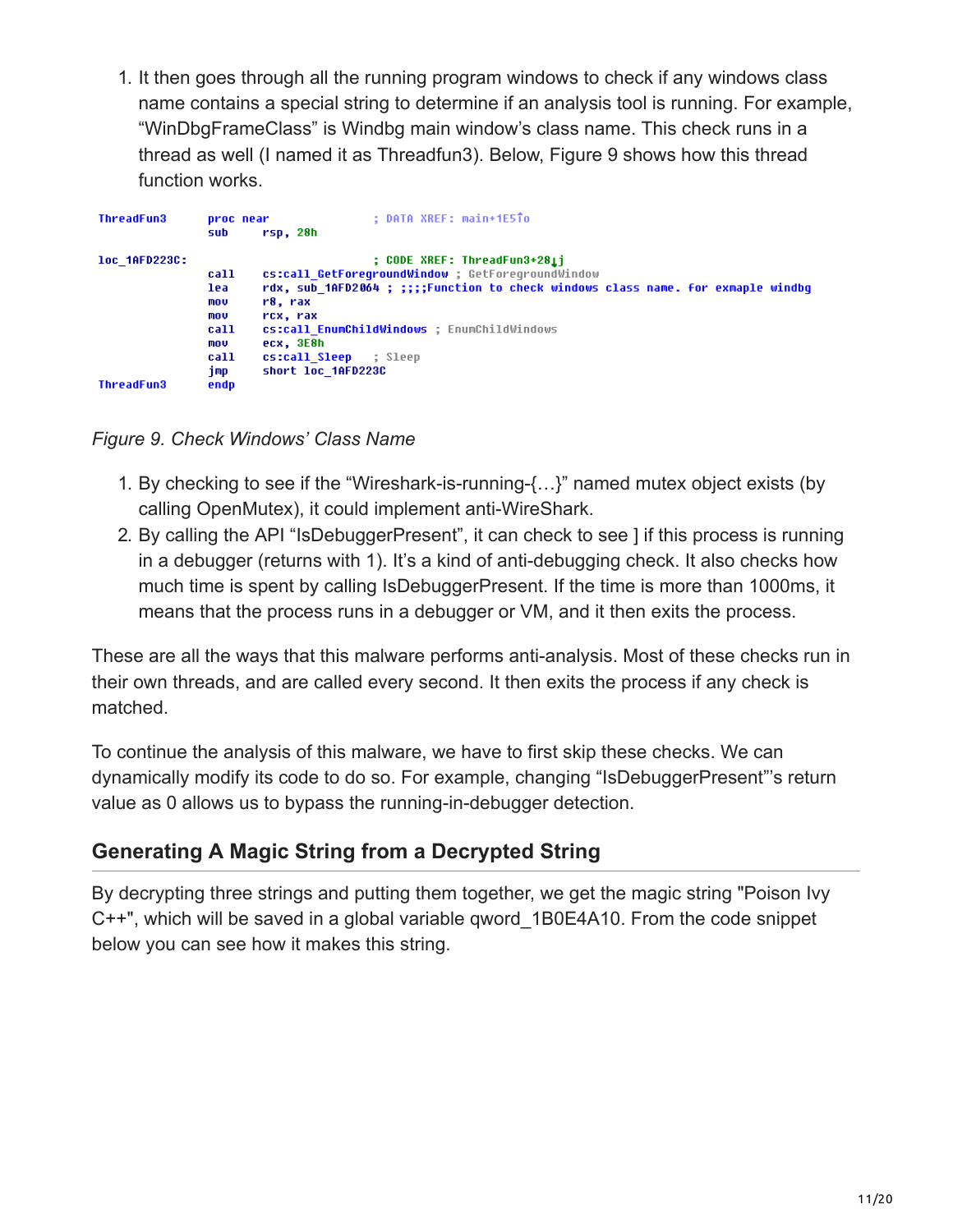; CODE XREF: main+4ACTj lea rdx, unk\_1AFD5268 ; ;;;"Poison " lea rcx, [rbp+var 20] r8d, 0C95F4308h mov Decrypt String fun call mov rcx, rax sub\_1AFD1000 ; ;WideCharToMultiByte; call. rcx, cs:qword 1B0E4A10 mov mov rdx, rax call cs:call lstrcat ; lstrcat lea  $rcx, [rbp+var 20]$ call **sub 1AFD4C54** ; ;;calling HeapFree rdx, unk 1AFD5274 ; ;;; "Ivy " lea lea  $rcx, [rbp+var 20]$ r8d, 0F70B83DDh mov call Decrypt\_String\_fun mov rcx, rax call sub\_1AFD1000 ; ;WideCharToMultiByte; mov rcx, cs:qword\_1B0E4A10 mov rdx, rax call cs:call lstrcat ; lstrcat  $rcx, [rbp+var_20]$ lea ; ;;calling HeapFree call sub\_1AFD4C54 rdx, unk\_1AFD527C ; ;; "C++" lea lea  $rcx, [rbp+var_20]$ mov r8d, 21E0ED40h Decrypt\_String\_fun call mov rcx, rax sub\_1AFD1000 ; ;WideCharToMultiByte; call rcx, cs:qword\_1B0E4A10 ; ;;;; "Poison Ivy C++" mov mov rdx, rax cs:call lstrcat ; lstrcat call  $rcx, [rbp+var_20]$ lea call sub\_1AFD4C54 ; ;;calling HeapFree;

*Figure 10. Generating the magic string*

#### **Hiding Key-functions in Six Different Modules**

It next loads several modules from its encrypted data. It creates a doubly-linked list, which is used to save and manage these loaded modules. There are many export functions from each of these modules that achieve the malware's main work. In this way, it's also a challenge for dynamic debugging. The variable qword\_1AFE45D0 saves the header of that doubly-linked list. Each object in the list has the structure below:

```
+00H pointer to previous object in the list
+08H pointer to next object in the list
+18H for Critical Section object use
+28H the base address of the module this object is related to
+30H pointer to export function table
```
It then decrypts and decompresses six modules one by one, and adds each of them into the doubly-linked list. Figure 11 shows a code snippet from decrypting these six modules.

۸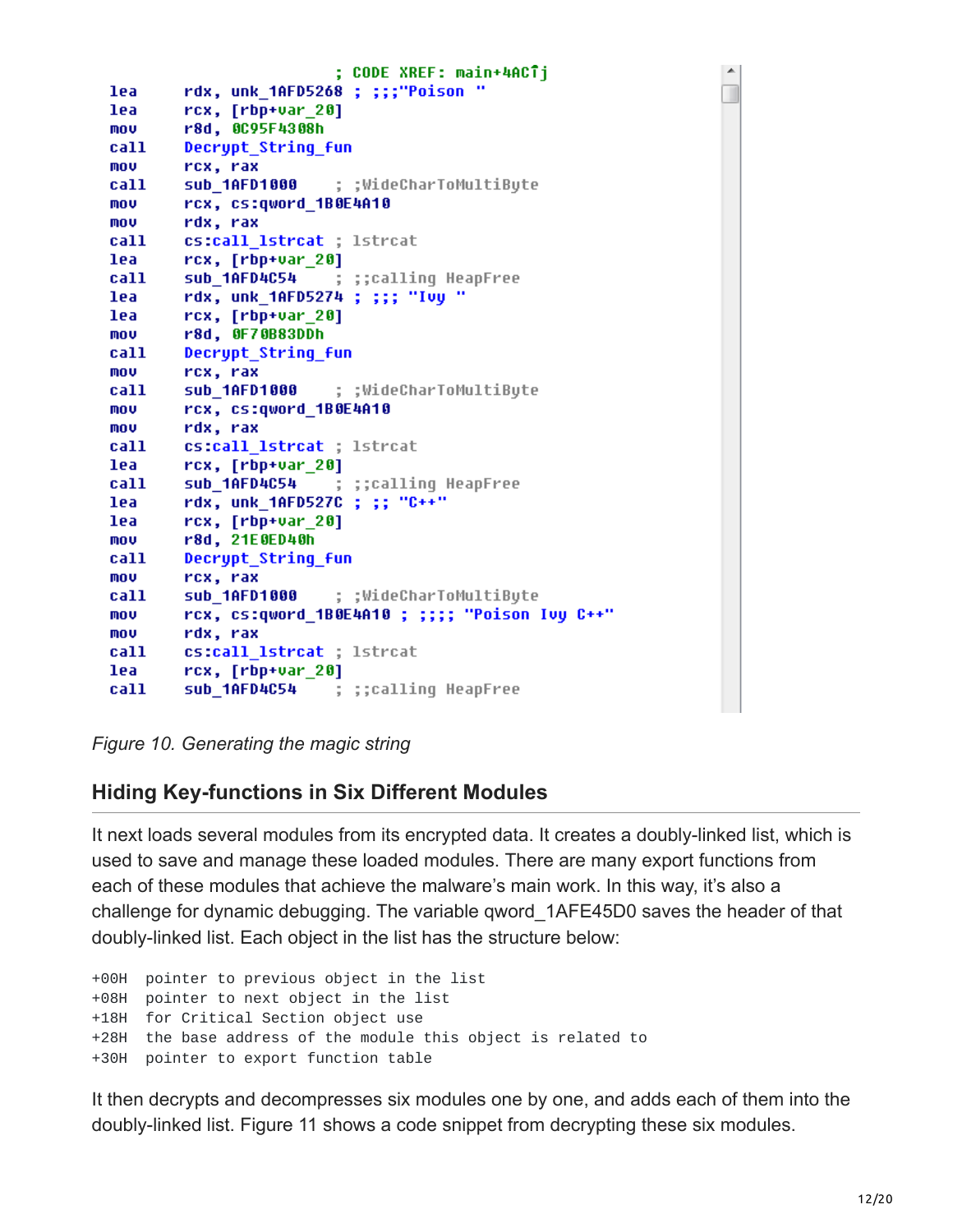| <b>IDA View-A EX</b><br>IDA View-C<br><b>IDA View-D</b><br>LE IDA View-F  | Enums <sup>x</sup><br>Exports<br><b>IDA</b> View-E<br>O Hex View-1<br><b>PE Imports</b><br><b>IDA View-B</b> |
|---------------------------------------------------------------------------|--------------------------------------------------------------------------------------------------------------|
| seg000:000000001AFD11F0                                                   |                                                                                                              |
| seq000:000000001AFD11F0 sub 1AFD11F0                                      | ; DATA XREF: main+12C10<br>proc near                                                                         |
| seq000:000000001AFD11F0                                                   |                                                                                                              |
| seg000:000000001AFD11F0 arg 8                                             | $=$ qword ptr $=$ 10h                                                                                        |
| seq000:000000001AFD11F0                                                   |                                                                                                              |
| seq000:000000001AFD11F0<br>push                                           | rbx                                                                                                          |
| seq000:000000001AFD11F2<br>sub                                            | rsp, 20h                                                                                                     |
| seg000:000000001AFD11F6<br>and                                            | $[rsp+28h+arg 8], 0$                                                                                         |
| seg000:000000001AFD11FC<br>lea                                            | rdx, dynamic code1                                                                                           |
| seq000:000000001AFD1203<br>lea                                            | $rcx, [rsp+28h+arg 8]$                                                                                       |
| seq000:000000001AFD1208<br>mov                                            | r8d, 24EFh<br>; Module1                                                                                      |
| call<br> seq000:000000001AFD120E                                          | ; r8d is code size, rdx is encrypted code.<br>Decrypt code                                                   |
| seq000:000000001AFD1213<br>lea.                                           | rdx, dynamic code2<br>rcx, [rsp+28h+arq 8]                                                                   |
| seq000:000000001AFD121A<br>lea<br>seg000:000000001AFD121F<br>mov          | r8d, 3320h<br>: Module2                                                                                      |
| call<br>seq000:000000001AFD1225                                           | ; r8d is code size, rdx is encrypted code.<br>Decrypt code                                                   |
| seg000:000000001AFD122A<br>lea                                            | rdx, dynamic code3                                                                                           |
| seq000:000000001AFD1231<br>lea                                            | rcx, [rsp+28h+arq 8]                                                                                         |
| seq000:000000001AFD1236<br>mov                                            | r8d, 2AF3h<br>; Module3                                                                                      |
| call<br>seg000:000000001AFD123C                                           | ; r8d is code size, rdx is encrypted code.<br>Decrypt code                                                   |
| seq000:000000001AFD1241<br>lea                                            | rdx, dynamic code4                                                                                           |
| seq000:000000001AFD1248<br>lea                                            | $rcx, [rsp+28h+arg 8]$                                                                                       |
| seq000:000000001AFD124D<br>mov                                            | r8d, 13ECh<br>; Module4                                                                                      |
| call<br>seq000:000000001AFD1253                                           | ; r8d is code size, rdx is encrypted code.<br>Decrypt code                                                   |
| seq000:000000001AFD1258<br>lea                                            | rdx, dynamic code5                                                                                           |
| seq000:000000001AFD125F<br>lea                                            | $rcx, [rsp+28h+arg 8]$                                                                                       |
| seq000:000000001AFD1264<br>mov                                            | ; Module5, including socket related functions<br>r8d, 14A4h                                                  |
| call<br>seg000:000000001AFD126A                                           | ; r8d is code size, rdx is encrypted code.<br>Decrypt code                                                   |
| seg000:000000001AFD126F<br>lea                                            | rdx, dynamic code6                                                                                           |
| seg000:000000001AFD1276<br>lea                                            | $rcx$ , $[rsp+28h+arg 8]$                                                                                    |
| seq000:000000001AFD127B<br>mov                                            | r8d, 261Dh<br>; Moduleó                                                                                      |
| call<br>seq000:000000001AFD1281                                           | ; r8d is code size, rdx is encrypted code.<br>Decrypt code                                                   |
| seq000:000000001AFD1286<br><b>CMP</b>                                     | cs:qword 1AFE45D0, 0                                                                                         |
| seq000:000000001AFD128E<br>jnz<br>seq000:000000001AFD1290<br>mov          | short loc_1AFD12C8<br>ecx, 40h                                                                               |
| call<br>seg000:000000001AFD1295                                           | ; RtlAllocateHeap rcx is size<br>sub 1AFD2728                                                                |
| seq000:000000001AFD129A<br>mov                                            | rbx, rax                                                                                                     |
| seq000:000000001AFD129D<br>test                                           | rax, rax                                                                                                     |
|                                                                           |                                                                                                              |
| 00001248 000000001AFD1248: sub 1AFD11F0+58 (Synchronized with Hex View-1) |                                                                                                              |
| $\leftarrow$<br>m.                                                        |                                                                                                              |

*Figure 11. Decrypting and decompressing modules*

Each module has an Initialization function (like DllMain function for Dll files) that is called once the module is completely decrypted and decompressed. Three of these modules have an anti-analysis ability similar to the one I described in the Anti-Analysis section above. So to continue the analysis of this malware, I needed to modify their codes to bypass their detection function.

After that it calls the export functions of those modules. It decrypts the configuration data from the buffer at unk\_1AFE3DA0. This configuration data is decrypted many times during the process running, and it tells the malware how to work. I'll talk more about the configuration data in a later section.

The malware then picks a string from the configuration data, which is "%windir%\system32\svchost.exe". It later calls CreatProcess to run svchost.exe, and then injects some code and data from malware memory into the newly-created svchost.exe. It finally calls the injected code and exits its current process. The malware's further work is now done in the svchost.exe side.

# **Starting over in SVCHOST.exe**

Through my analysis I could see that the injected codes and data represent the entire malware. It all starts over again in the svchost.exe process. Everything I have reviewed about is repeated in svchost.exe. For example, executing the anti-analysis detection code,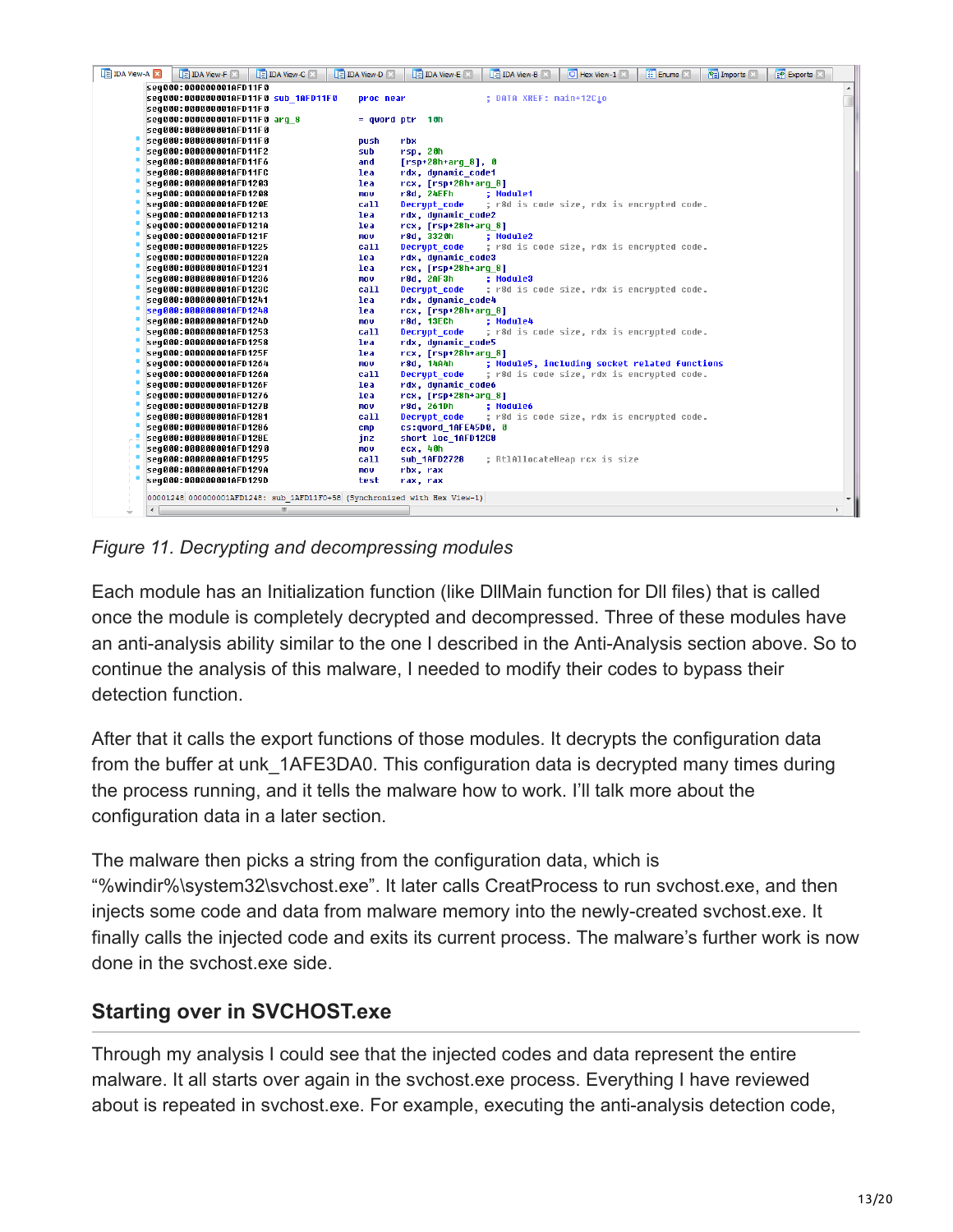getting the magic string, creating a doubly-linked list, decrypting six modules and adding them into the doubly-linked list, and so on.

It then goes to different code branch when executing the instruction 01736C2 cmp dword ptr [rdi+0Ch], 1 in module2. [rdi+0ch] is a flag that was passed when the entire code was initialized. When the flag is 0, it takes the code branch to run svchost.exe and inject code in it; when it's 1, it takes the code branch to connect to the C&C server. Before the injected code in svchost.exe is executed, the flag is set to 1. Figure 12 shows the code branches.



*Figure 12. Snippet of code branches*

#### **Obtaining the C&C Server from PasteBin**

The C&C server's [IP addresses](https://www.fortinet.com/products/security-subscriptions/ipreputation-antibot.html) and ports are encrypted and saved on the PasteBin website. PasteBin is a text code sharing website. A registered user can paste text code on it in order to share the text content to everyone. The malware author created 4 such pages, and put the C&C server IP addresses and ports there. Do you remember when I talked previously about encrypted configuration data? It contains the 4 PasteBin URLs. They are

hxxps://pastebin.com/Xhpmhhuy hxxps://pastebin.com/m3TPwxQs hxxps://pastebin.com/D8A2azM8 hxxps://pastebin.com/KQAxvdvJ

Figure 13 shows the decrypted configuration data.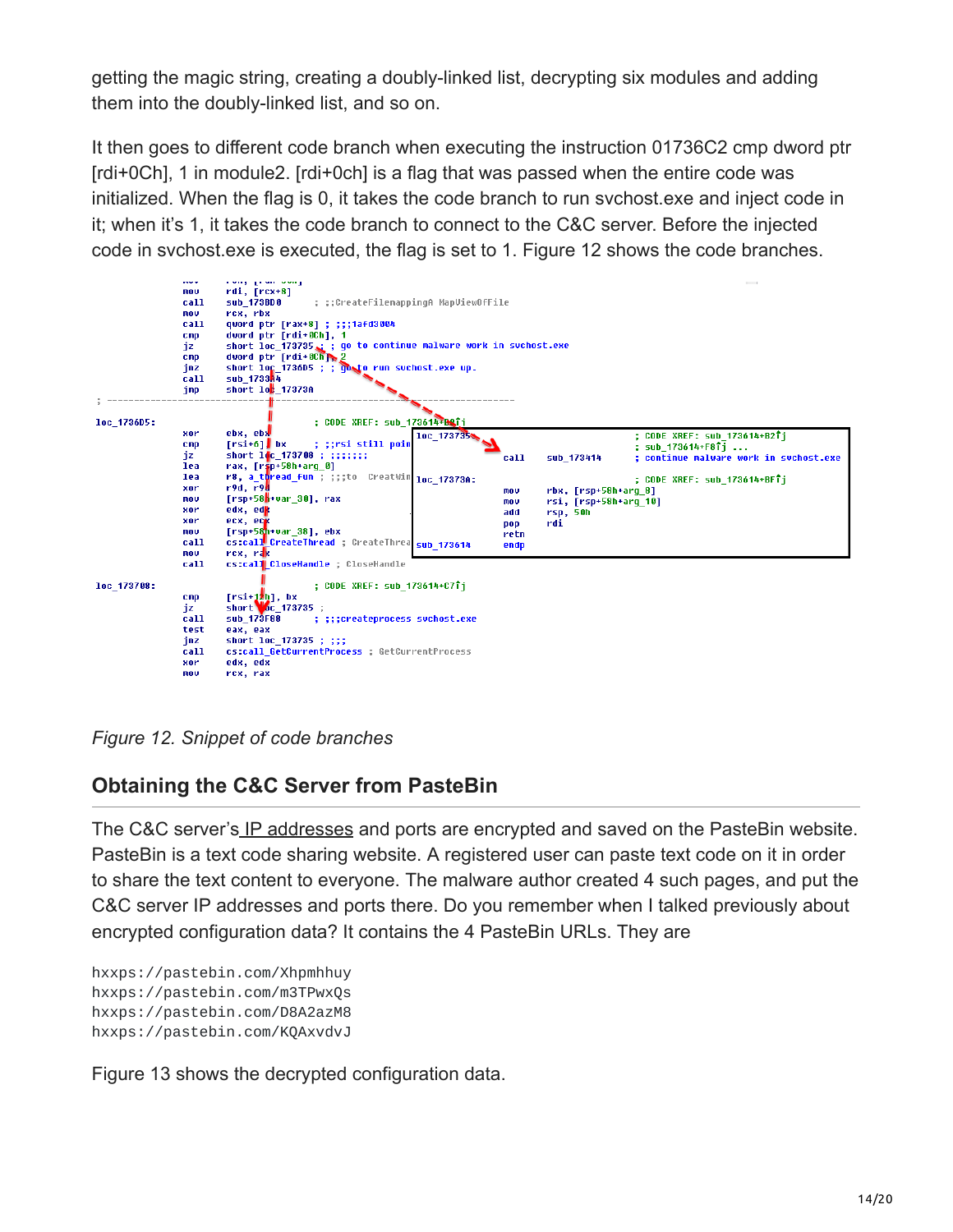| F <sub>5</sub><br>34<br>00000000h:<br>91<br>0C<br>4F<br>12<br>56<br>00 00<br>09<br>78.<br>OO.<br>00<br>-00<br>00.<br>08:<br>96<br>00<br>00<br>09<br>08<br>01<br>OO.<br>13<br>00<br>00.<br>00<br>00<br>AA 00 D8<br>00<br>00000010h:<br>$\cdot$<br>2.122<br>DD<br>E5<br>ED<br>01<br>00<br>00<br>05<br>01<br>06<br>01<br>00000020h:<br>00.<br>OΟ<br>OΟ<br>00<br>07<br>01<br>222.<br>$\cdot$<br>28<br>00000030h:<br>08<br>26<br>01<br>27<br>01<br>01<br>29<br>01<br>00<br>00<br>00<br>00.<br>01.<br>00.<br>00.<br>÷<br>ε. '<br>( . )<br>00000040h:<br>00 00<br>00.<br>00.<br>00<br>OO.<br>00<br>00.<br>OO.<br>00.<br>00<br>00<br>00<br>00<br>00.<br>00<br>00000050h:<br>00<br>00<br>00<br>OO.<br>OO.<br>OO.<br>00<br>OO.<br>OO.<br>00<br>OO.<br>00<br>00<br>00<br>OO.<br>OΟ<br>÷<br>00000060h:<br>00.<br>00.<br>00<br>00<br>00<br>OO.<br>OΟ<br>OO.<br>OO.<br>00.<br>00<br>00<br>00.<br>00<br>00<br>00<br>00000070h:<br>00<br>00<br>00<br>00<br>00<br>00<br>00<br>00<br>00<br>00<br>00<br>00<br>00<br>00<br>00<br>00<br>OO.<br>00<br>OO.<br>00<br>00<br>00000080h:<br>00.<br>OΟ<br>ΩO<br>00<br>OΟ<br>OO.<br>00<br>00<br>00<br>OΟ<br>00<br>÷<br>00000090h:<br>00.<br>00.<br>00.<br>00.<br>00<br>OO.<br>00<br>00.<br>OO.<br>00<br>1E<br>00.<br>зс<br>00.<br>5A.<br>00<br>÷<br>78<br>000000aOh:<br>00<br>00.<br>OO.<br>00.<br>00<br>00<br>00.<br>OO.<br>-00<br>OO.<br>00<br>00<br>00<br>00.<br>00<br>.,<br>X<br>000000bOh:<br>00.<br>00<br>00<br>00<br>00<br>OO.<br>00<br>00<br>OO.<br>00<br>00<br>00<br>00.<br>00<br>00<br>00<br>÷ |
|-----------------------------------------------------------------------------------------------------------------------------------------------------------------------------------------------------------------------------------------------------------------------------------------------------------------------------------------------------------------------------------------------------------------------------------------------------------------------------------------------------------------------------------------------------------------------------------------------------------------------------------------------------------------------------------------------------------------------------------------------------------------------------------------------------------------------------------------------------------------------------------------------------------------------------------------------------------------------------------------------------------------------------------------------------------------------------------------------------------------------------------------------------------------------------------------------------------------------------------------------------------------------------------------------------------------------------------------------------------------------------------------------------------------------------------------------------------------------------------------------------------------------------|
|                                                                                                                                                                                                                                                                                                                                                                                                                                                                                                                                                                                                                                                                                                                                                                                                                                                                                                                                                                                                                                                                                                                                                                                                                                                                                                                                                                                                                                                                                                                             |
|                                                                                                                                                                                                                                                                                                                                                                                                                                                                                                                                                                                                                                                                                                                                                                                                                                                                                                                                                                                                                                                                                                                                                                                                                                                                                                                                                                                                                                                                                                                             |
|                                                                                                                                                                                                                                                                                                                                                                                                                                                                                                                                                                                                                                                                                                                                                                                                                                                                                                                                                                                                                                                                                                                                                                                                                                                                                                                                                                                                                                                                                                                             |
|                                                                                                                                                                                                                                                                                                                                                                                                                                                                                                                                                                                                                                                                                                                                                                                                                                                                                                                                                                                                                                                                                                                                                                                                                                                                                                                                                                                                                                                                                                                             |
|                                                                                                                                                                                                                                                                                                                                                                                                                                                                                                                                                                                                                                                                                                                                                                                                                                                                                                                                                                                                                                                                                                                                                                                                                                                                                                                                                                                                                                                                                                                             |
|                                                                                                                                                                                                                                                                                                                                                                                                                                                                                                                                                                                                                                                                                                                                                                                                                                                                                                                                                                                                                                                                                                                                                                                                                                                                                                                                                                                                                                                                                                                             |
|                                                                                                                                                                                                                                                                                                                                                                                                                                                                                                                                                                                                                                                                                                                                                                                                                                                                                                                                                                                                                                                                                                                                                                                                                                                                                                                                                                                                                                                                                                                             |
|                                                                                                                                                                                                                                                                                                                                                                                                                                                                                                                                                                                                                                                                                                                                                                                                                                                                                                                                                                                                                                                                                                                                                                                                                                                                                                                                                                                                                                                                                                                             |
|                                                                                                                                                                                                                                                                                                                                                                                                                                                                                                                                                                                                                                                                                                                                                                                                                                                                                                                                                                                                                                                                                                                                                                                                                                                                                                                                                                                                                                                                                                                             |
|                                                                                                                                                                                                                                                                                                                                                                                                                                                                                                                                                                                                                                                                                                                                                                                                                                                                                                                                                                                                                                                                                                                                                                                                                                                                                                                                                                                                                                                                                                                             |
|                                                                                                                                                                                                                                                                                                                                                                                                                                                                                                                                                                                                                                                                                                                                                                                                                                                                                                                                                                                                                                                                                                                                                                                                                                                                                                                                                                                                                                                                                                                             |
|                                                                                                                                                                                                                                                                                                                                                                                                                                                                                                                                                                                                                                                                                                                                                                                                                                                                                                                                                                                                                                                                                                                                                                                                                                                                                                                                                                                                                                                                                                                             |
| 000000c0h:<br>00.<br>00<br>00<br>00<br>00<br>OO.<br>00.<br>00<br>00<br>00<br>00<br>00<br>OO.<br>00.<br>00<br>00                                                                                                                                                                                                                                                                                                                                                                                                                                                                                                                                                                                                                                                                                                                                                                                                                                                                                                                                                                                                                                                                                                                                                                                                                                                                                                                                                                                                             |
| 000000dOh:<br>00<br>00.<br>00<br>00<br>00<br>OO.<br>00<br>OO.<br>00<br>00<br>00<br>00<br>00<br>00<br>00.<br>OΟ                                                                                                                                                                                                                                                                                                                                                                                                                                                                                                                                                                                                                                                                                                                                                                                                                                                                                                                                                                                                                                                                                                                                                                                                                                                                                                                                                                                                              |
| 000000eOh:<br>00<br>00<br>00<br>00<br>00<br>00<br>00<br>00<br>OO.<br>00<br>00<br>00<br>00.<br>00<br>00<br>00<br>÷                                                                                                                                                                                                                                                                                                                                                                                                                                                                                                                                                                                                                                                                                                                                                                                                                                                                                                                                                                                                                                                                                                                                                                                                                                                                                                                                                                                                           |
| 58<br>000000f0h:<br>00<br>00<br>00<br>00<br>58<br>02<br>00<br>OO.<br>02<br>OΟ<br>00<br>00<br>00<br>00<br>OΟ<br>. . X. X.<br>÷                                                                                                                                                                                                                                                                                                                                                                                                                                                                                                                                                                                                                                                                                                                                                                                                                                                                                                                                                                                                                                                                                                                                                                                                                                                                                                                                                                                               |
| 00000100h:<br>00.<br>00.<br>OO.<br>01<br>00.<br>OO.<br>00<br>00.<br>00.<br>00<br>OO.<br>00<br>00.<br>00<br>00<br>00<br>÷                                                                                                                                                                                                                                                                                                                                                                                                                                                                                                                                                                                                                                                                                                                                                                                                                                                                                                                                                                                                                                                                                                                                                                                                                                                                                                                                                                                                    |
| 00000110h:<br>00 00<br>00<br>00 00<br>00<br>00<br>00<br>00<br>00<br>00<br>00<br>00<br>6B<br>77<br>77<br>. kww                                                                                                                                                                                                                                                                                                                                                                                                                                                                                                                                                                                                                                                                                                                                                                                                                                                                                                                                                                                                                                                                                                                                                                                                                                                                                                                                                                                                               |
| 00000120h:<br>33<br>44<br>38<br>45<br>58<br>45<br>37<br>49<br>71<br>70<br>65<br>52<br>6D<br>79<br>50<br>3D8EXE7IqpeRmy.P<br>OO.<br>$\cdot$                                                                                                                                                                                                                                                                                                                                                                                                                                                                                                                                                                                                                                                                                                                                                                                                                                                                                                                                                                                                                                                                                                                                                                                                                                                                                                                                                                                  |
| 73<br>74<br>42<br>38<br>00000130h:<br>61<br>65<br>69<br>6E<br>33<br>00.<br>68<br>74.<br>74<br>70<br>73<br>3A :<br>asteBin83.https:                                                                                                                                                                                                                                                                                                                                                                                                                                                                                                                                                                                                                                                                                                                                                                                                                                                                                                                                                                                                                                                                                                                                                                                                                                                                                                                                                                                          |
| 2F<br>2F<br>70<br>61<br>73<br>74<br>65<br>62<br>69<br>6E<br>2E<br>63<br>6F<br>6D<br>2 F<br>58;<br>$//$ pastebin.com/X<br>00000140h:                                                                                                                                                                                                                                                                                                                                                                                                                                                                                                                                                                                                                                                                                                                                                                                                                                                                                                                                                                                                                                                                                                                                                                                                                                                                                                                                                                                         |
| 75<br>79<br>2 F<br>2 F<br>hpmhhuy.https://<br>00000150h:<br>68<br>70<br>6D<br>68<br>68<br>OΟ<br>68<br>74<br>74<br>70<br>73<br>3 A<br>$\cdot$                                                                                                                                                                                                                                                                                                                                                                                                                                                                                                                                                                                                                                                                                                                                                                                                                                                                                                                                                                                                                                                                                                                                                                                                                                                                                                                                                                                |
| 62<br>pastebin.com/m3T<br>00000160h:<br>70.<br>61<br>73<br>74<br>65<br>69<br>6E<br>2 E<br>63<br>6F<br>6D 2F<br>6D<br>33<br>54:                                                                                                                                                                                                                                                                                                                                                                                                                                                                                                                                                                                                                                                                                                                                                                                                                                                                                                                                                                                                                                                                                                                                                                                                                                                                                                                                                                                              |
| 00000170h:<br>50.<br>77<br>78<br>51<br>73<br>OO.<br>68<br>74<br>74<br>73<br>3A 2F<br>2 F<br>70.<br>61 :<br>PwxQs.https://pa<br>-70                                                                                                                                                                                                                                                                                                                                                                                                                                                                                                                                                                                                                                                                                                                                                                                                                                                                                                                                                                                                                                                                                                                                                                                                                                                                                                                                                                                          |
| 73<br>74<br>62<br>69<br>6E<br>2E<br>63<br>6F<br>2F<br>44 38<br>32<br>61:<br>stebin.com/D8A2a<br>00000180h:<br>65<br>6D<br>41                                                                                                                                                                                                                                                                                                                                                                                                                                                                                                                                                                                                                                                                                                                                                                                                                                                                                                                                                                                                                                                                                                                                                                                                                                                                                                                                                                                                |
| 00000190h:<br>7A 4D<br>38<br>00<br>68<br>74<br>74<br>70<br>73<br>3A 2F<br>2 F<br>70.<br>61<br>73<br>74 :<br>zM8.https://past                                                                                                                                                                                                                                                                                                                                                                                                                                                                                                                                                                                                                                                                                                                                                                                                                                                                                                                                                                                                                                                                                                                                                                                                                                                                                                                                                                                                |
| 2E<br>000001a0h:<br>65<br>62<br>69<br>6E<br>63<br>6F<br>6D<br>2F<br>4B<br>51<br>41<br>78<br>76<br>64<br>76:<br>ebin.com/KQAxvdv                                                                                                                                                                                                                                                                                                                                                                                                                                                                                                                                                                                                                                                                                                                                                                                                                                                                                                                                                                                                                                                                                                                                                                                                                                                                                                                                                                                             |
| 25<br>72<br>6D 44 61 74 61 25 5C<br>J. *ProgramData*\<br>000001b0h:<br>4A 00<br>50<br>6F<br>67<br>72<br>61<br>$\cdot$                                                                                                                                                                                                                                                                                                                                                                                                                                                                                                                                                                                                                                                                                                                                                                                                                                                                                                                                                                                                                                                                                                                                                                                                                                                                                                                                                                                                       |
| 000001c0h:<br>54 65<br>73<br>74<br>5C<br>OO.<br>53<br>4F<br>46<br>54 57<br>41 52<br>45 SC<br>4D<br>Test\.SOFTWARE\M<br>$\mathcal{L}$                                                                                                                                                                                                                                                                                                                                                                                                                                                                                                                                                                                                                                                                                                                                                                                                                                                                                                                                                                                                                                                                                                                                                                                                                                                                                                                                                                                        |
| 69<br>-5C<br>57<br>6E<br>000001dOh:<br>63<br>72<br>6F<br>73<br>6F<br>66<br>74<br>69<br>64.<br>6F<br>77<br>73<br>icrosoft\Windows<br>÷                                                                                                                                                                                                                                                                                                                                                                                                                                                                                                                                                                                                                                                                                                                                                                                                                                                                                                                                                                                                                                                                                                                                                                                                                                                                                                                                                                                       |
| 5C<br>43<br>75<br>72<br>72<br>6E<br>56<br>72<br>73<br>5C<br>000001eOh:<br>65<br>74<br>65<br>69<br>6F<br>6E<br>\CurrentVersion\<br>$\cdot$                                                                                                                                                                                                                                                                                                                                                                                                                                                                                                                                                                                                                                                                                                                                                                                                                                                                                                                                                                                                                                                                                                                                                                                                                                                                                                                                                                                   |
| 52<br>54<br>54<br>73<br>63<br>000001f0h:<br>75<br>6E<br>OO.<br>65<br>73<br>74.<br>-00<br>65<br>74.<br>-53<br>76<br>Run. Test. TestSvc<br>$\cdot$                                                                                                                                                                                                                                                                                                                                                                                                                                                                                                                                                                                                                                                                                                                                                                                                                                                                                                                                                                                                                                                                                                                                                                                                                                                                                                                                                                            |
| 76<br>00<br>54<br>65<br>73<br>74<br>53<br>63<br>54<br>65<br>73<br>74<br>53<br>76<br>63<br>.TestSvc.TestSvc<br>00000200h:<br>OO.<br>÷                                                                                                                                                                                                                                                                                                                                                                                                                                                                                                                                                                                                                                                                                                                                                                                                                                                                                                                                                                                                                                                                                                                                                                                                                                                                                                                                                                                        |
| 65<br>00000210h:<br>20<br>57<br>69<br>6E<br>64<br>6F<br>77<br>73<br>20<br>53<br>65<br>72<br>76<br>-69<br>63<br>$\cdot$<br>Windows Service                                                                                                                                                                                                                                                                                                                                                                                                                                                                                                                                                                                                                                                                                                                                                                                                                                                                                                                                                                                                                                                                                                                                                                                                                                                                                                                                                                                   |
| 00000220h:<br>00<br>00.<br>00<br>25<br>77<br>69<br>6E<br>64<br>72<br>25<br>5C<br>73<br>ΩO<br>69<br>79<br>73<br><mark>%windir%\sys</mark><br>÷                                                                                                                                                                                                                                                                                                                                                                                                                                                                                                                                                                                                                                                                                                                                                                                                                                                                                                                                                                                                                                                                                                                                                                                                                                                                                                                                                                               |
| 00000230h:<br>74 65<br>6D<br>33<br>32<br>5C<br>73<br>63<br>73<br>74 2E<br>65<br>78<br>$\tt term32$ svchost.ex<br>76<br>68<br>6F<br>- 2                                                                                                                                                                                                                                                                                                                                                                                                                                                                                                                                                                                                                                                                                                                                                                                                                                                                                                                                                                                                                                                                                                                                                                                                                                                                                                                                                                                      |
| 65 00<br>25<br>6E<br>72<br>25<br>-5C<br>78<br>00000240h:<br>00.<br>OO.<br>00.<br>77<br>69<br>64.<br>69<br>65<br>$\mathbf{e}'$ $\text{windir}$ e<br>÷                                                                                                                                                                                                                                                                                                                                                                                                                                                                                                                                                                                                                                                                                                                                                                                                                                                                                                                                                                                                                                                                                                                                                                                                                                                                                                                                                                        |
| 70<br>6F<br>72<br>65<br>72<br>2E<br>65<br>78<br>00 00 00 00 00<br>00000250h:<br>6C<br>65<br>00<br>- 2<br>plorer.exe                                                                                                                                                                                                                                                                                                                                                                                                                                                                                                                                                                                                                                                                                                                                                                                                                                                                                                                                                                                                                                                                                                                                                                                                                                                                                                                                                                                                         |
| 00000260h: 00 00 00 00 00 00 00 00 00 00 00 00<br>.                                                                                                                                                                                                                                                                                                                                                                                                                                                                                                                                                                                                                                                                                                                                                                                                                                                                                                                                                                                                                                                                                                                                                                                                                                                                                                                                                                                                                                                                         |

#### *Figure 13. Decrypted configuration data*

If you access any one of these URLs, you will find there are normal Python codes on it. The encrypted server IP address and port are hidden in the normal python code. Let's take a look.

While looking at the main function you will find the code below:

*win32serviceutil.HandleCommandLine({65YbRI+gEtvlZpo0qw6CrNdWDoev})*, the data between "{" and "}", is the encrypted IP address and port. See Figure 14 for more information.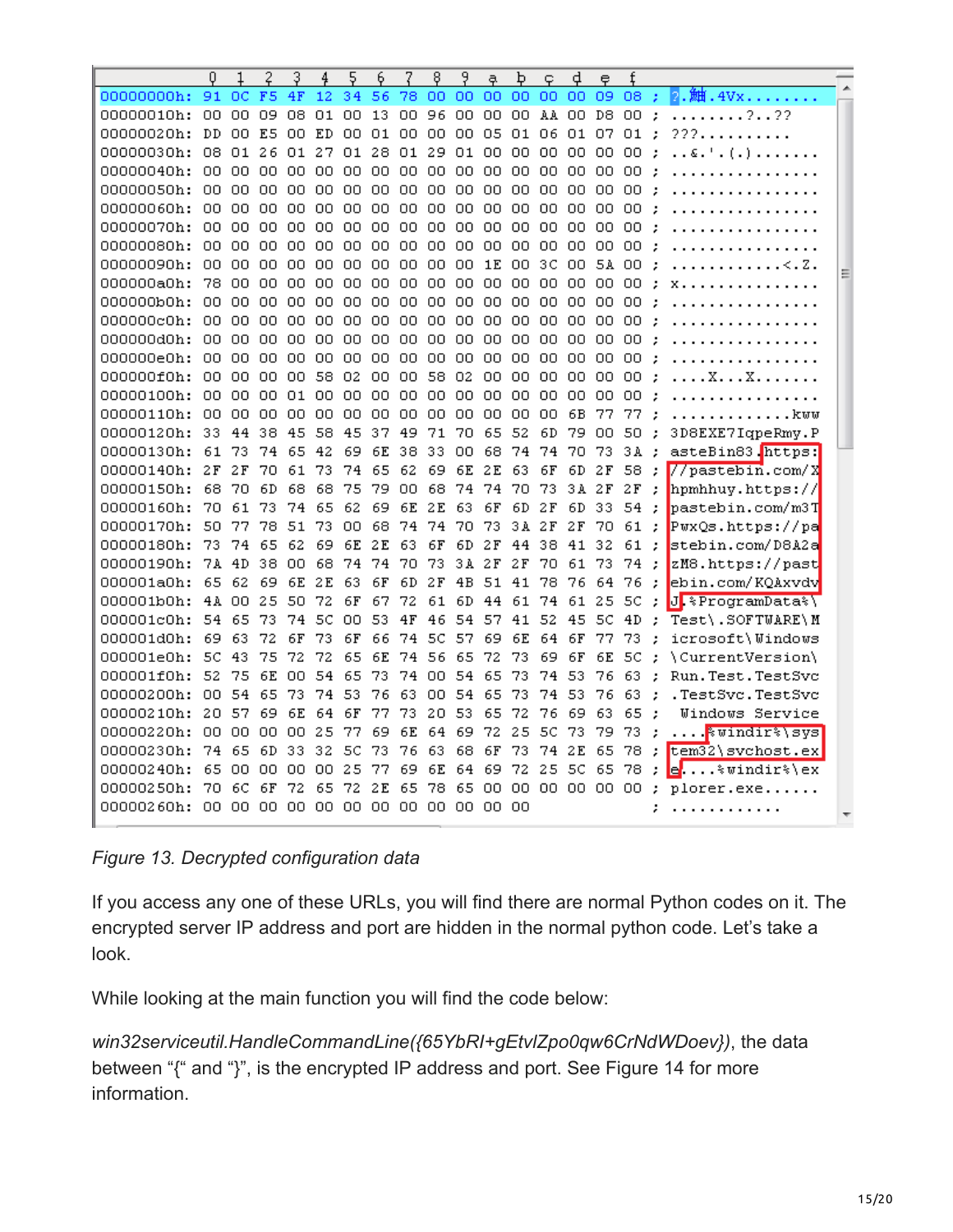

*Figure 14. Encrypted C&C IP address and Port on PasteBin*

Let's see what we can see after decryption in Figure 15.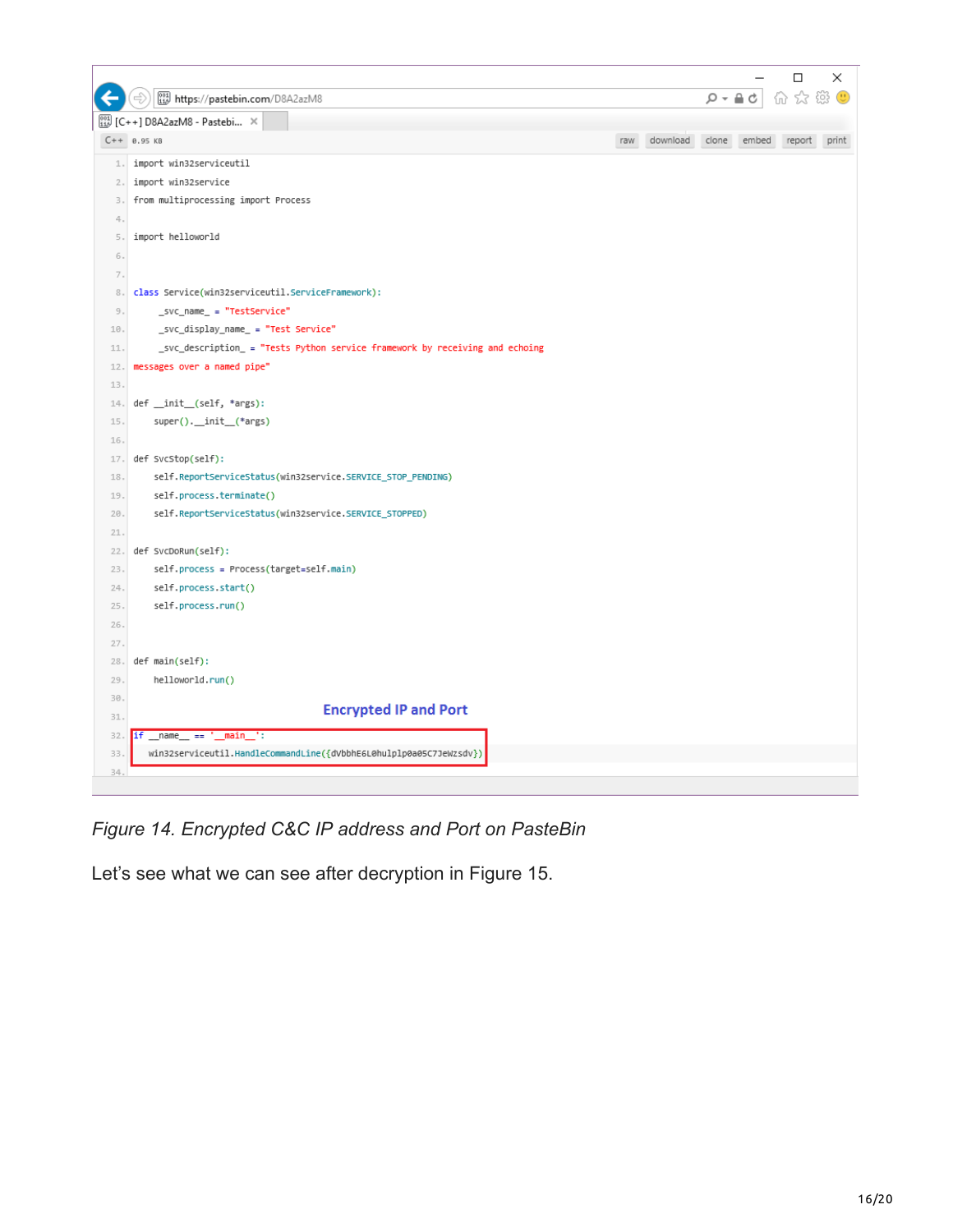|                       | 0000000000222EDC<br>0000000000222EDF<br>0000000000222EE2<br>0000000000222EE5<br>0000000000222EE8<br>0000000000222EEA<br>0000000000222EED<br>0000000000222EF1<br>0000000000222EF8<br>0000000000222EFC<br>0000000000222F03<br>0000000000222F07<br>0000000000222F0A<br>0000000000222F0D<br>0000000000222F0F<br>0000000000222F12<br>0000000000222F15<br>0000000000222F18<br>0000000000222F1A | 48 63 D <sub>2</sub><br>8B D1<br>4C<br>45<br>8B D9<br>48<br>85 D <sub>2</sub><br>$\times$ 7E<br>30<br>2B DO<br>4D<br>43<br>8A 04 02<br>45<br>69 C9 C8 79 33 01<br>45<br>6B DB 13<br>81 F1 C2 7F 39 05<br>41<br>41<br>83 EB 17<br>41 8A C9<br>41 2A CB<br>C1<br>32<br>41<br>88 00<br>49<br>FF CO<br>48 FF CA<br>$\sim$ 75<br>D3<br>33 CO |                 | movsxd rdx edx<br>mov r10.rcx<br>mov r11d.r9d<br>test rdx rdx<br>$i$ le 222F1A<br>sub r10.r8<br>mov al byte ptr ds [r10+r8]<br>imul r9d, r9d, 13379C8<br>imul r11d r11d 13<br>xor r9d 5397FC2<br>sub r11d <sub>17</sub><br>mov cl.r9b<br>sub cl.r11b<br>xor al,cl<br>mov byte ptr ds [r8] al<br>inc r8<br>dec ndx<br>$ine$ 222 $EED$<br>xor eax, eax |                                |
|-----------------------|------------------------------------------------------------------------------------------------------------------------------------------------------------------------------------------------------------------------------------------------------------------------------------------------------------------------------------------------------------------------------------------|-----------------------------------------------------------------------------------------------------------------------------------------------------------------------------------------------------------------------------------------------------------------------------------------------------------------------------------------|-----------------|------------------------------------------------------------------------------------------------------------------------------------------------------------------------------------------------------------------------------------------------------------------------------------------------------------------------------------------------------|--------------------------------|
| RIP.                  | 0000000000222F1C                                                                                                                                                                                                                                                                                                                                                                         | C3<br>CC.                                                                                                                                                                                                                                                                                                                               |                 | ret.                                                                                                                                                                                                                                                                                                                                                 |                                |
| ۰<br>0000000000222F1C | 0000000000222F1D                                                                                                                                                                                                                                                                                                                                                                         |                                                                                                                                                                                                                                                                                                                                         |                 | int3                                                                                                                                                                                                                                                                                                                                                 |                                |
| <b>ULL</b> Dump 1     | U <sub>se</sub> Dump 3<br><b>ULL</b> Dump 2                                                                                                                                                                                                                                                                                                                                              | <b>ULL</b> Dump 4                                                                                                                                                                                                                                                                                                                       | <b>U</b> Dump 5 | Watch 1<br>Struct                                                                                                                                                                                                                                                                                                                                    | 000000000021F<br>000000000021F |

| $\blacktriangle$<br>Address<br>ASCII<br><b>Hex</b><br><b>SF 5F</b><br>6E 61<br>6D 65 5F 5F 20 3D 3D 20 27 5F 5F 6D<br>$\mathsf{m}$<br>00000000005FB6EB<br>$_$ name $_$ $=$<br>$ain$ :<br>00000000005FB6FB<br>win3<br>-69<br>6E.<br>- 5 F I<br>SF 27 3A ODIOA 20 20 20 177<br>61.<br>-33 L<br>-69.<br>-6E.<br>00000000005FB70B<br>32 73<br>72 76 69 63<br>65 75 74 69 6C 2E 48 61<br>  6E  2serviceuti].Han <br>-65.<br>64 6C 65 43 6E 6D 61 6E 64 4C 69 6E 65 28 7B dleCommandLine f<br>00000000005FB71B<br>10 01 BB 31 37 32 2E 31 30 34 2E 31 30 0 > 172.104.10<br>00000000005FB72B<br>D <sub>2</sub> OE<br>-oo-<br>130 2E 35 331<br> 00 00 65 57 7A 73 64 76 7D 29 0D 0ALD.53. eWZSdv})<br>00000000005FB73B<br>20 20 20 0D<br>0A 44 3A 50 72 6F<br>00000000005FB74BI<br>67 72 1<br>-73<br><del>. .</del> U Proopramms<br>61 6D<br>-60.<br>6E 33 2E 36 2E 32 4C 69 62 73<br>00000000005FB75B 50 79<br>74 68<br>Python3.6.2Libsi<br>6F<br>-69  <br>00000000005FB76B 74 65 2D 70<br>61 63 6B 61 67 65 73 70 79 70 69 77<br>te-packagespypiw<br>SF 73 79 73 74 65 60 33 32 00 0A 20 in32_system32<br>00000000005FB77B<br>69 6E 33<br>-32  <br>000000000005FB78B120 20 20 441<br>3A 50 72 6F<br>D: Programms Py<br>167 72 61 6DI<br>50 791<br>6D 73.<br>thon3.6.2Libsite<br>00000000005FB79B 74 68<br>-6F<br>33.<br>2E 36 2E 32<br>-69<br>4C.<br>-62  <br>-73.<br>-69.<br>74 65<br>-6E<br>00000000005FB7AB 2D 70 61 63<br>61 67 65 73<br>77 69 6E 33<br>-32 3C 2F1<br>-packageswin32 <br 6B.<br>72 65 61 3E<br>000000000005FB7BB 74 65 78 74<br>0A 0913C 2F 64 691<br>textarea>61<br>-on-<br>v> <div id="abrpml&lt;br&gt;76 3E 3C 641&lt;br&gt;69 76 20 69 64 3D 22 61&lt;br&gt;00000000005FB7CB&lt;br&gt;62 72 70 6D&lt;br&gt;00000000005FB7DB 33_22_3E_3C 2F_64_69_76 3E_0D_0A_09 09_09_3C_64 3"></div> <d <br>20 73 74 79 6C 65 3D 22 70 61 64 64 69 6E iv style="paddin<br/>00000000005FB7EB <br/>6976<br/>67 3A 2O 31 3O 7O 78 20 3O 2O 3O 2O 3O 3B 22 3E 0: 10px 0 0 0:"&gt;<br/>00000000005FB7FB <br/>00000000005FB80B<br/>09 3C 73 63<br/>72 69 70 74 20 74 79<br/>0A<br/>09 09<br/>OD.<br/>09.<br/><script_ty<br>pe="text/javascr<br/>00000000005FB81B<br/>-65.<br/>74 65 78 74 2F<br/>70<br/>-3 D<br/>-22  <br/>6A 61 76 61 73<br/>63 72 1<br/>69 70 74 22 3E 3C 21 2D 2D 0D 0A 09 09 09 09 09 1 pt"&gt;&lt;!--&lt;br&gt;00000000005FB82B<br/>000000000021E<br/>20, 30<br/> 20 GE G5 77 20 4F G2 GA G5 G3 74 28 <br/>00000000005FB83B<br/>39<br/>65.<br/><math>e9 = new Object()</math></script_ty<br></d <br> | <b>W</b> Dump 1  | ⊌ Dump 2<br><b>Wed Dump 3</b> | <b>Wed Dump 4</b><br><b>U</b> Dump 5<br>watch 1 | Struct     | 000000000021F                                                                                                                                                                                                                                                                                                                                                             |
|------------------------------------------------------------------------------------------------------------------------------------------------------------------------------------------------------------------------------------------------------------------------------------------------------------------------------------------------------------------------------------------------------------------------------------------------------------------------------------------------------------------------------------------------------------------------------------------------------------------------------------------------------------------------------------------------------------------------------------------------------------------------------------------------------------------------------------------------------------------------------------------------------------------------------------------------------------------------------------------------------------------------------------------------------------------------------------------------------------------------------------------------------------------------------------------------------------------------------------------------------------------------------------------------------------------------------------------------------------------------------------------------------------------------------------------------------------------------------------------------------------------------------------------------------------------------------------------------------------------------------------------------------------------------------------------------------------------------------------------------------------------------------------------------------------------------------------------------------------------------------------------------------------------------------------------------------------------------------------------------------------------------------------------------------------------------------------------------------------------------------------------------------------------------------------------------------------------------------------------------------------------------------------------------------------------------------------------------------------------------------------------------------------------------------------------------------------------------------------------------------------------------|------------------|-------------------------------|-------------------------------------------------|------------|---------------------------------------------------------------------------------------------------------------------------------------------------------------------------------------------------------------------------------------------------------------------------------------------------------------------------------------------------------------------------|
|                                                                                                                                                                                                                                                                                                                                                                                                                                                                                                                                                                                                                                                                                                                                                                                                                                                                                                                                                                                                                                                                                                                                                                                                                                                                                                                                                                                                                                                                                                                                                                                                                                                                                                                                                                                                                                                                                                                                                                                                                                                                                                                                                                                                                                                                                                                                                                                                                                                                                                                        |                  |                               |                                                 |            | 000000000021F                                                                                                                                                                                                                                                                                                                                                             |
|                                                                                                                                                                                                                                                                                                                                                                                                                                                                                                                                                                                                                                                                                                                                                                                                                                                                                                                                                                                                                                                                                                                                                                                                                                                                                                                                                                                                                                                                                                                                                                                                                                                                                                                                                                                                                                                                                                                                                                                                                                                                                                                                                                                                                                                                                                                                                                                                                                                                                                                        |                  |                               |                                                 |            | 000000000021E<br>000000000021F<br>000000000021F<br>000000000021F<br>000000000021F<br>000000000021F<br>000000000021F<br>000000000021F<br>000000000021F<br>000000000021F<br>000000000021F<br>000000000021F<br>000000000021E<br>000000000021F<br>000000000021F<br>000000000021F<br>000000000021F<br>000000000021 <b>F</b><br>000000000021F<br>000000000021F<br>000000000021F |
| $-20$ $-20$ $-20$                                                                                                                                                                                                                                                                                                                                                                                                                                                                                                                                                                                                                                                                                                                                                                                                                                                                                                                                                                                                                                                                                                                                                                                                                                                                                                                                                                                                                                                                                                                                                                                                                                                                                                                                                                                                                                                                                                                                                                                                                                                                                                                                                                                                                                                                                                                                                                                                                                                                                                      | 00000000005FB84B | 29.3B<br>LOD OAL<br>09.       | 09 09 09 09<br>65 39 2E 73<br>69 7A 65          | $$ e9.51ze | 0000000000015                                                                                                                                                                                                                                                                                                                                                             |

*Figure 15. Decrypted IP address and Port*

From Figure 15, we can determine that the decrypted C&C server IP address is 172.104.100.53 and the Port is 1BBH i.e. 443. It should be noted that the IP addresses and Ports on the four pages are not the same. The author of this malware can update these IP addresses and Ports by simply updating the python codes on the four PasteBin pages.

# **Communicating with the C&C server**

The malware starts connecting and sending data to its C&C server once it gets the IP address and Port. All the packets traveling between the malware and its server are encrypted using a private algorithm. The structure of the packet is like this: (the first 14H bytes is the header part, from 14H on is the data part)

+00 4 bytes are a key for encryption or decryption. +04 4 byte, are the packet command. +0c 4 bytes is the length in bytes of the data portion of the packet. +14 4 bytes. From this point on is the real data.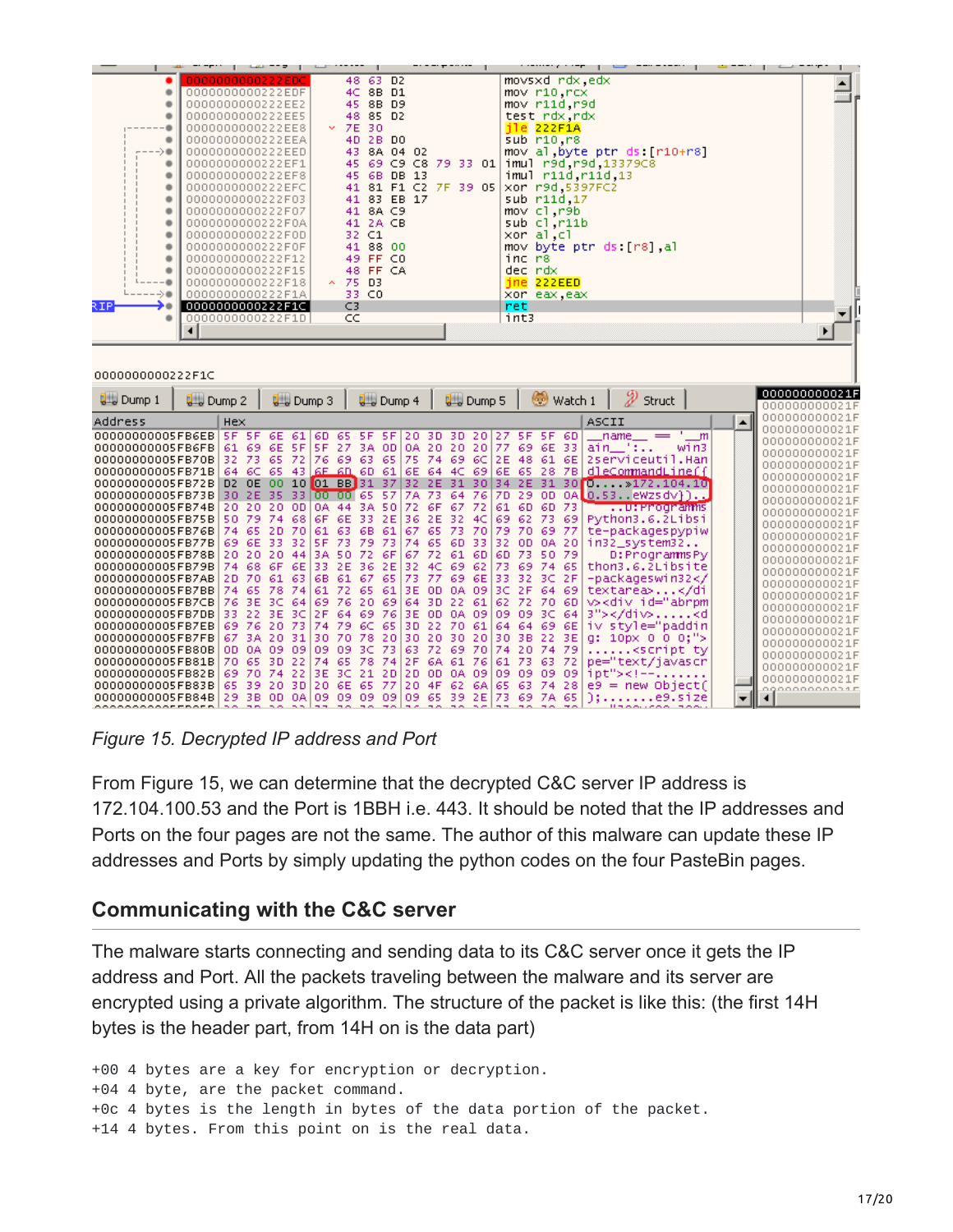Once the malware has connected to the server, it first sends a "30001" command, and the server replies with command "30003". The command "30003" requests the client to collect the victim's system information. Once the malware receives this command, it calls tons of APIs to collect the system information.

- It gathers the system's current usage of both physical and virtual memory by calling GlobalmemoryStatusEx.
- It gets the CPU speed from the system registry from "HKLM\HARDWARE\DESCRIPTION\SYSTEM\CENTRALPROCESSOR\0\~MHz".
- It gets the free disk space of all partitions by calling GetDiskFreeSpaceExA.
- It gets the CPU architecture by calling GetNativeSysstemInfo.
- It collects display settings by calling EnumDisplaySetting.
- It collects file information from kernel32.dll.
- It gets the current computer name and user name by calling GetComputerName and GetUserName.
- It also gets the System time by calling GetSystemTime, and the system version by calling GetVersionEx.
- Finally, it copies the svchost.exe's full path and a constant string, "PasteBin83", which is from the decrypted configuration data (see Figure 13 again).

In Figure 16 you can see the collected system information before encryption. Figure 17 shows the data after encryption as it's about to be sent to the C&C server. The first four bytes are used to encrypt or decrypt the following data.

| <b>U</b> Dump 1                      |                      |           |                  |           |           |     |           |                |           |          |          |           |           |          |           |                                                                         |  |
|--------------------------------------|----------------------|-----------|------------------|-----------|-----------|-----|-----------|----------------|-----------|----------|----------|-----------|-----------|----------|-----------|-------------------------------------------------------------------------|--|
| <b>Address</b>                       | Hex                  |           |                  |           |           |     |           |                |           |          |          |           |           |          |           | ASCII                                                                   |  |
| 0000000000558540 7B                  | -66                  | <b>B1</b> | -30              | loo.      | 03        | 00  | 03        | loo            | 00        | ۵O       | 00       | ۵O        | ۵o        | 00       | CB.       | ff.o.                                                                   |  |
| 0000000000558550                     | αo<br>m              | m         | $\overline{c}$ 8 | 44        | <b>CB</b> | cs  | 3E        | 89             | 8A        | nn       | 10       | ۵O        | ۵O        | 00       | 0A        | ÈDEE> F                                                                 |  |
| 0000000000558560                     | nn<br>02             | ΩF        | nд               | nn        | 02        | ΩF  | ۵O        | E <sub>0</sub> | F8        | FF       | ۵O       | ۵O        | 00        | ۵O       | 50        | aøyF                                                                    |  |
| 0000000000558570                     | nn<br>nn             | nn        | n2               | nn        | nn        | nn  | 01        | nn             | nn        | nn       | nn       | nn        | nn        | ۵O       | ۵O        |                                                                         |  |
| 0000000000558580                     | <b>FO</b><br>9F      | F9.       |                  | nn        | nn        | nn  | nn        | $\Omega$ 4     | nn        | nn       | nn       | n3        | nn        | nn       | 09        | ð.ù                                                                     |  |
| 0000000000558590                     | 04<br>nn             |           | ก1               | 74        | AF        | 1 ก | 50        | ΩB             | nn        | nn       | nn       | ۵O        | 00        | 00       | ۵O        | . Р                                                                     |  |
| 00000000005585A0                     | ۵O<br>nn             |           | 06               | nn        | 01        | nn  | 01        | ۵O             | <b>B1</b> | 1 D      | 09       | ۵O        | nn        | nn       | 11        |                                                                         |  |
| 00000000005585B0                     | 03<br>12             | 08        | nn               | 2B        | 11        | n٦  | 15        | 05             | 32        | 39       | 40       | ۵O        | ۵O        | 00       | ۵O        | . 294.<br>$\sim$ . $+$ .                                                |  |
| 00000000005585C0                     | 8E<br>82             | A6        | D8               |           |           |     | 80        | 00             | 8F        |          | 97       | 00.       | <b>BD</b> | ۵O       | 9D.       | ∕ !Ør ò.<br>. ½.                                                        |  |
| 00000000005585D0                     | ۵O                   |           |                  | nn        | nn        | nn  | 53        | 65             |           | 76       | 69       | 63.       | 65        | 20       |           | 50≸.C.CService                                                          |  |
| 00000000005585E0                     | 61<br>63             | 68        |                  | 31        | nn        |     | 68        | 65             | 50        | 43       |          | 43        |           | 6E       | -61       | ack 1 ThePCTC na                                                        |  |
| 00000000005585F0                     | 60<br>65             | 79        | nn               | 43        |           |     | 57        | 69             | 6Е        | 64       | 6F       |           |           | 5C       | -73       | $\mathsf{Imev}.\mathsf{C}\mathsf{:}\mathsf{W}\mathsf{indows}\mathsf{S}$ |  |
| 0000000000558600                     | 79                   |           | 65<br>nn         | 60<br>50. | 33        |     | 50        |                | 76        | 63       | 68       | 6F        | -73       | 74       | 2E1       | ystem32\svchost.                                                        |  |
| 0000000000558610<br>0000000000558620 | 65<br>78<br>00<br>۵O | 65<br>۵o  | ۵O               | ۵o        | 61<br>۵o  | ۵O  | 7 a<br>۵o | 65<br>۵O       | 42<br>۵o  | 69<br>۵o | 6E<br>00 | 38.<br>00 | 33<br>۵o  | 00<br>00 | 00.<br>00 | exe.PasteBin83.                                                         |  |
| 0000000000558630                     | ۵o<br>nn             | nn        | nn               | nn        | nn        | nn  | 00        | ۵o             | nn        | nn       | 00       | 00        | ۵O        | ۵O       | 00        |                                                                         |  |
| 0000000000558640                     | ۵o<br>nn             | nn        | nn               | nn        | nn        | nn  | nn        | nn             | nn        | nn       | nn       | ۵O        | 00        | nn       | 00        |                                                                         |  |
| 0000000000558650                     | oo.<br>nn            | nn        | nn               | nn        | nn        | nn  | nn        | ۵o             | nn        | nn       | nn       | ۵o        | 00        | nn.      | -00       |                                                                         |  |
| 0000000000558660                     | ۵o<br>nn             | nn        | nn               | nn        | nn        | nn  | ۵o        | nn             | nn        | nn       | 00       | ۵O        | nn        | ۵O       | 00        |                                                                         |  |
| 0000000000558670                     | ۵O<br>nn             | nn        | nn               | nn        | nn        | nn  | 00        | ۵o             | ۵o        | nn       | 00       | 00        | 00        | ۵O       | -00       |                                                                         |  |
| 0000000000558680                     | ۵O<br>nn             | nn        | nn               | nn        | nn        | nn  | ۵o        | ۵o             | -00       | ۵o       | nn       | 00        | -00       | ۵O       | -00       |                                                                         |  |
| 0000000000558690                     | 00<br>۵O             | ۵O        | 00               | 00        | 00        | ۵O  | 00        | 00.            | -00       | 00       | 00/00    |           | 00        | 00       | -00       |                                                                         |  |

*Figure 16. Collected information from the victim's system*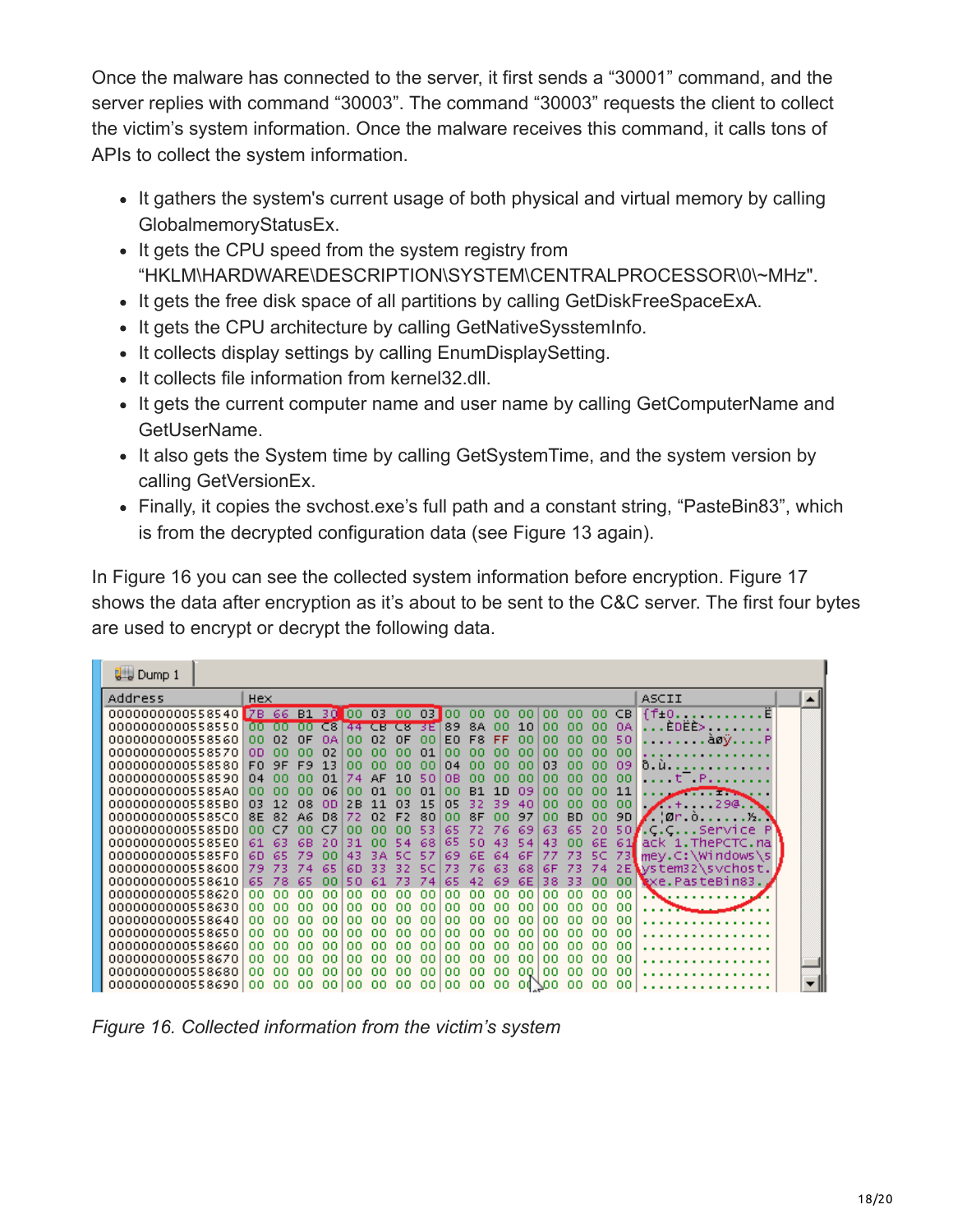| x64dbg - File: sychost.exe - PID: B50 - Module: ws2 32.dll - Thread: Main Thread C7C                                                                                                                                                                                                                                                                                                                                                                                                                                                                                                                                                                                                                                                                                                                                                                                                                                                                                                                                                                                                                                                                                                                                                                                                                                                                                                                                                                                                                                                                                                                                                                                                                                                                                                                                                                                                                                                                                                                                                                                                                                                                                                        | 그미지                                                                                                                                                                                                                                                                                                                                                                                                                                                                                                                                                  |
|---------------------------------------------------------------------------------------------------------------------------------------------------------------------------------------------------------------------------------------------------------------------------------------------------------------------------------------------------------------------------------------------------------------------------------------------------------------------------------------------------------------------------------------------------------------------------------------------------------------------------------------------------------------------------------------------------------------------------------------------------------------------------------------------------------------------------------------------------------------------------------------------------------------------------------------------------------------------------------------------------------------------------------------------------------------------------------------------------------------------------------------------------------------------------------------------------------------------------------------------------------------------------------------------------------------------------------------------------------------------------------------------------------------------------------------------------------------------------------------------------------------------------------------------------------------------------------------------------------------------------------------------------------------------------------------------------------------------------------------------------------------------------------------------------------------------------------------------------------------------------------------------------------------------------------------------------------------------------------------------------------------------------------------------------------------------------------------------------------------------------------------------------------------------------------------------|------------------------------------------------------------------------------------------------------------------------------------------------------------------------------------------------------------------------------------------------------------------------------------------------------------------------------------------------------------------------------------------------------------------------------------------------------------------------------------------------------------------------------------------------------|
| File<br>View<br>Debug<br>Plugins<br>Favourites<br>Options<br>Help<br>Mar 16 2017                                                                                                                                                                                                                                                                                                                                                                                                                                                                                                                                                                                                                                                                                                                                                                                                                                                                                                                                                                                                                                                                                                                                                                                                                                                                                                                                                                                                                                                                                                                                                                                                                                                                                                                                                                                                                                                                                                                                                                                                                                                                                                            |                                                                                                                                                                                                                                                                                                                                                                                                                                                                                                                                                      |
| $\bullet$<br>皿<br>$\mathscr{Q}$<br>$\mathscr{D}$ fx<br>⇒ <mark>&amp;</mark><br>$\langle \rangle$<br>$\mathcal{L}$<br>-51<br> O <br>$\sum_{i=1}^{n}$                                                                                                                                                                                                                                                                                                                                                                                                                                                                                                                                                                                                                                                                                                                                                                                                                                                                                                                                                                                                                                                                                                                                                                                                                                                                                                                                                                                                                                                                                                                                                                                                                                                                                                                                                                                                                                                                                                                                                                                                                                         | A <sub>z</sub><br>$\rightarrow$                                                                                                                                                                                                                                                                                                                                                                                                                                                                                                                      |
| 【【】 CPU<br>P Notes<br>Call Stack<br><b>SEH</b><br>Graph<br>$\lambda$ Log<br>Breakpoints<br><b>RRB</b> Memory Map                                                                                                                                                                                                                                                                                                                                                                                                                                                                                                                                                                                                                                                                                                                                                                                                                                                                                                                                                                                                                                                                                                                                                                                                                                                                                                                                                                                                                                                                                                                                                                                                                                                                                                                                                                                                                                                                                                                                                                                                                                                                            | HDE<br>图 Symbols<br>o Script                                                                                                                                                                                                                                                                                                                                                                                                                                                                                                                         |
| RIP RAX<br>Frsp+101 rbp<br>000007FEFE0A80<br>mov aword ptr<br>send<br>$\blacktriangle$<br>Hide FPU<br>mov gword ptr ss <mark>f</mark> rsp+18 rsi<br>$[rsp+18]$<br>000007FEFE0A8005                                                                                                                                                                                                                                                                                                                                                                                                                                                                                                                                                                                                                                                                                                                                                                                                                                                                                                                                                                                                                                                                                                                                                                                                                                                                                                                                                                                                                                                                                                                                                                                                                                                                                                                                                                                                                                                                                                                                                                                                          |                                                                                                                                                                                                                                                                                                                                                                                                                                                                                                                                                      |
| ndi: "\"Ti<br>push rdi<br>000007FEFE0A800A<br><b>RAX</b><br>000007FEFE0A8000<br>r12:"\"Ti<br>000007FEFE0A800B<br>push r12<br><b>RBX</b><br>00000000000000DF<br>push r13<br>000007FEFE0A800D<br><b>RCX</b><br>00000000000001A4<br>sub rsp.70<br>000007FEFE0A800F<br>RDX<br>0000000004241430<br>lea rax, qword ptr ds [ <mark>7FEFE0A17</mark><br>000007FEFE0A8013<br><b>RBP</b><br>000000000021E810<br>xor r13d r13d<br>000007FEFE0A801A<br>mov esi r9d<br><b>RSP</b><br>000000000021E728<br>000007FEFE0A801D<br>mov ebp.r8d<br>000007FEFE0A8020<br>RSI<br>00000000005F03B0<br>RDI<br>0000000004241430<br>▶                                                                                                                                                                                                                                                                                                                                                                                                                                                                                                                                                                                                                                                                                                                                                                                                                                                                                                                                                                                                                                                                                                                                                                                                                                                                                                                                                                                                                                                                                                                                                                                  | <ws2_32.send><br/>"ß"<br/><math>L</math> <math>P</math><br/>"N"Tr"<br/>"\"Tr"</ws2_32.send>                                                                                                                                                                                                                                                                                                                                                                                                                                                          |
| qword ptr[rsp+10]=[000000000021E738]=00000000005F03B0<br>R8<br>00000000000000DF<br>rbp=000000000021E810<br>D.Q.<br>0000000000000000<br>.text:000007FEFE0A8000 ws2_32.dll:\$8000 #7600 <send></send>                                                                                                                                                                                                                                                                                                                                                                                                                                                                                                                                                                                                                                                                                                                                                                                                                                                                                                                                                                                                                                                                                                                                                                                                                                                                                                                                                                                                                                                                                                                                                                                                                                                                                                                                                                                                                                                                                                                                                                                         | 1 R 1                                                                                                                                                                                                                                                                                                                                                                                                                                                                                                                                                |
| Đ<br>Watch 1<br><b>U</b> Dump 5<br>$\frac{1}{2}$ Dump 1<br>$\frac{1}{2}$ Dump 3<br>$\frac{1}{2}$ Dump 4<br>Struct<br><b>U</b> Dump 2                                                                                                                                                                                                                                                                                                                                                                                                                                                                                                                                                                                                                                                                                                                                                                                                                                                                                                                                                                                                                                                                                                                                                                                                                                                                                                                                                                                                                                                                                                                                                                                                                                                                                                                                                                                                                                                                                                                                                                                                                                                        | 000000000021E728<br>000000000021E730<br>E (=                                                                                                                                                                                                                                                                                                                                                                                                                                                                                                         |
| Address<br>ASCII<br>Hex.<br>0000000004241430 7B 66 B1 30<br>$1+0A$ % OpIOI<br>DE CD 8A191 16 F5 49<br>A9.<br>25<br><u>űl 2¥1.1A4mz1ö.h</u><br>F9 CE 90 32 A5<br>CD.<br>-OD.<br>$CC CO$ 34<br>ستسلطاته<br>0000000004241440<br>51F6<br>$-2$ <sup>-2</sup> $-4$ ). fò $105$ .<br>D0 81E46A<br>D2 09 6 F2 4A<br>99 AC 32<br>D1 D6<br>-35<br>12<br>0000000004241450<br>$4 \times 11$ * q $10'$<br>B6<br>B8 21 C6 05<br>AD.<br>2A<br>71<br>D <sub>5</sub><br>-22<br>SE DD<br><b>B3 2 7E</b><br>34.<br>0000000004241460<br>205E<br>4D 0A 12 96<br>$\ln A \times -\sqrt{M}$ u.<br>29 F1 84 89 C1 A6 A5<br>-75<br>$-0B$<br>0000000004241470<br>îΝ f )U"Â>íð vä<br>29 55<br>ED EA B1<br>78 15<br>$\mathbf{r}_2$<br>C2<br>3E.<br>-76<br>15<br>E <sub>2</sub><br>4E<br>1D<br>7D.<br>0000000004241480<br>63.<br>01 67 E5<br>69<br>AF 90 C3 51 56 B5 D3<br>.X∖ qâsi Aovuó<br>19 2E BD 5C<br>0000000004241490<br>$^{\circ}$ UZ W $^{\circ}$ .1. Mout<br>86<br>37 I<br>OC CC<br>14 EA F1 36<br>-55<br>-37<br>8A<br>-57 -<br>-55<br>- A2<br>BA 1C<br>00000000042414A0<br>ĥЛ<br>x1[A3\$x.0Q <mark>/</mark> «õ.<br>24 D7 92 A9 51 CD 1D 91 AB<br>C2<br>33<br>D7 6C 5B<br>F5 1F<br>00000000042414B0<br>$\mathbf{u} = \mathbf{a}$ , $\mathbf{w} = \mathbf{a}$ , $\mathbf{w} = \mathbf{b}$ , $\mathbf{v} = \mathbf{b}$<br>E1 06 C5<br>A1<br>2CC 1B 03 52<br>-93<br>F9 09 9D<br>3D I<br>B5 32<br>00000000042414C0<br>$01$ $10$ $1$ $1$ $1$ $0$ $1$ $\#$<br>BA 8C CE-4E 1E 92 D6 5B 23<br>F8 CD 56 FA B0 E6 31<br>00000000042414D0<br><del>00 si</del> Têx°büYâà EE Â Q<br>$BA 62$ FC<br>59 ES EO 10 C9 45 100 C5<br>54 EB A4<br>00000000042414E0<br>ÿ–1z(.b∼å.,<br>FF   AC 95 97 CE<br>5A 28 2E<br>7E E5 01 2C<br>AO 1D 09<br>-62<br>00000000042414F0<br>31<br>AC 7C 84 84 89 45 15 AB<br>$6x21.6$ $E$ $\in$<br>1C 36 78<br>-7A<br>E7<br>36<br>-06<br>0000000004241500<br>AB AB AB<br>AB.<br>AB AB AB<br>AB.<br>AB AB AB AB AB AB FE<br>0000000004241510<br>AB.<br>000000000<br>00 00 00 00<br>00 00 00 00 00 00<br>0000000004241520<br>0000<br>îbîbîbîbNj.<br>EE FE EE FE EE FE EE FE 4E 6A 14 7F 7F 0A 02 3E<br>0000000004241530<br>$00000000004241540131.2E 33 2E 34 2E 31 2E 35 2E 35 2E 37 2E 33 2E$<br>61557 | 000000000021E738F6<br>$\blacktriangle$<br>000000000021E740F0<br>000000000021E748F6<br>000000000021E750F6<br>000000000021E758F6<br>000000000021E760F6<br>000000000021E768F6<br>000000000021E770 0<br>000000000021E778<br>l o<br>000000000021E780<br>$\Omega$<br>000000000021E788<br>$\Omega$<br>000000000021E790<br>$\Omega$<br>000000000021E798<br>$\Omega$<br>000000000021E7A0<br>$0 - 1$<br>000000000021E7A8<br>$\circ$<br>000000000021E7B0<br>$\circ$<br>000000000021E7B8<br>$0 - 1$<br>000000000021EZC0<br><u>പ</u><br>$\blacktriangleleft$<br>٠ |
| Command:                                                                                                                                                                                                                                                                                                                                                                                                                                                                                                                                                                                                                                                                                                                                                                                                                                                                                                                                                                                                                                                                                                                                                                                                                                                                                                                                                                                                                                                                                                                                                                                                                                                                                                                                                                                                                                                                                                                                                                                                                                                                                                                                                                                    | $\overline{\phantom{a}}$<br>Default                                                                                                                                                                                                                                                                                                                                                                                                                                                                                                                  |
| Paused<br>Dump: 0000000004241430 -> 0000000004241430 (0x00000001 bytes)                                                                                                                                                                                                                                                                                                                                                                                                                                                                                                                                                                                                                                                                                                                                                                                                                                                                                                                                                                                                                                                                                                                                                                                                                                                                                                                                                                                                                                                                                                                                                                                                                                                                                                                                                                                                                                                                                                                                                                                                                                                                                                                     | Time Wasted Debugging: 0:01:42:11                                                                                                                                                                                                                                                                                                                                                                                                                                                                                                                    |

*Figure 17. Encrypted system information from victim's system*

From my analysis during the malware runtime, I could determine that the malware keeps obtaining the C&C server's IP address from PasteBin and communicating with the C&C server in an infinite loop (by calling Sleep(1000) to suspend the execution).

So far, I only saw that the commands "030001" and "030003" are used. I'll continue to monitor and analyze the malware's behavior to see what else it will do.

#### **Solution**

The FortiGuard Antivirus service has detected the files "Payment\_Advice.ppsx" as MSOFFICE/PoisonIvy.A!tr.dldr and "Thumbs.bmp" as MSOFFICE/PoisonIvy.A!tr.

#### **IOC**

#### **URL**:

hxxp://203.248.116.182/images/Thumbs.bmp

#### **Sample SHA-256 hashes**:

Payment\_Advice.ppsx